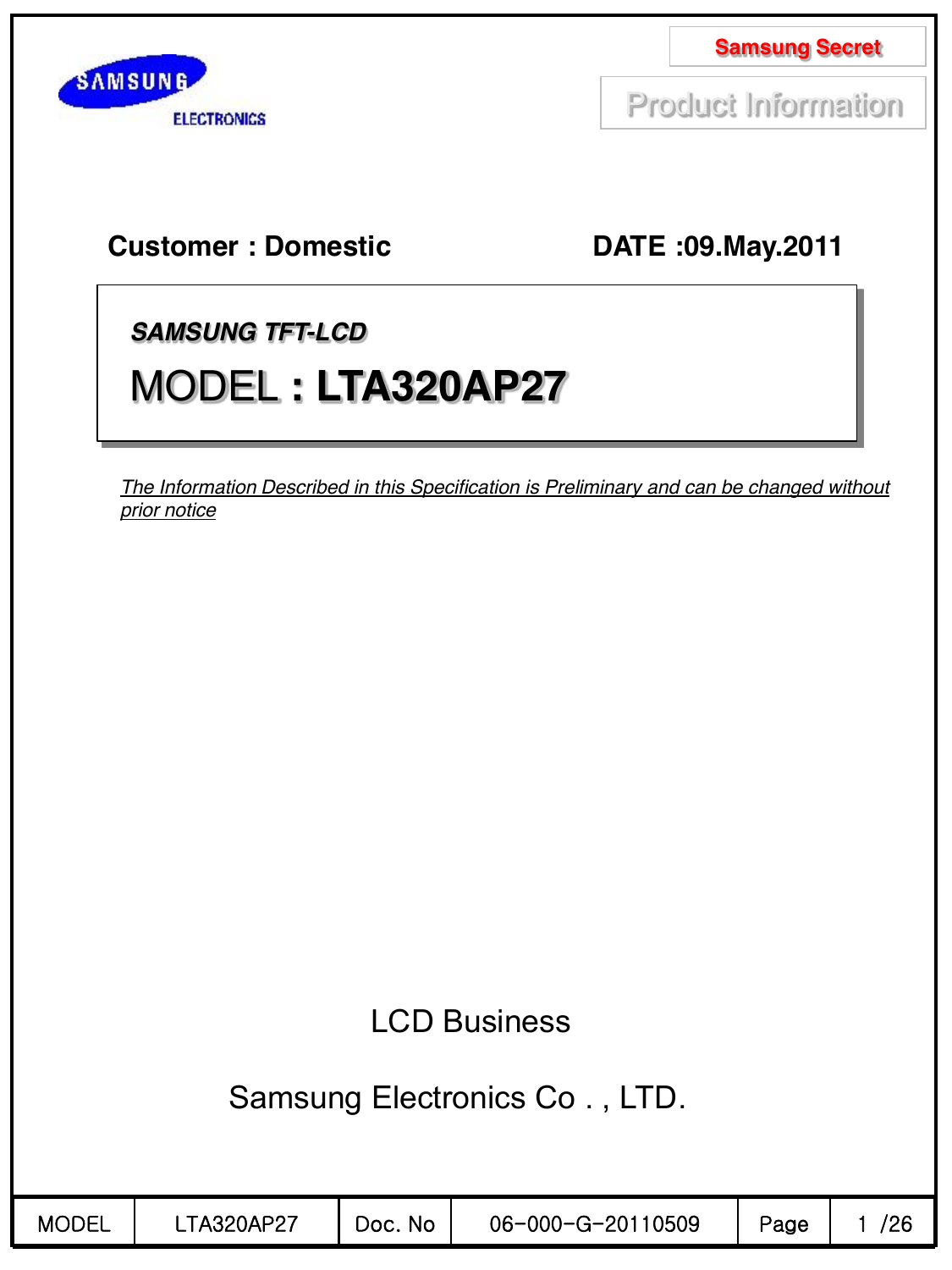|                             |                                                                                                                               |         | <b>Contents</b>                                                      | <b>Samsung Secret</b> |      |
|-----------------------------|-------------------------------------------------------------------------------------------------------------------------------|---------|----------------------------------------------------------------------|-----------------------|------|
|                             |                                                                                                                               |         |                                                                      |                       |      |
|                             |                                                                                                                               |         |                                                                      |                       |      |
|                             |                                                                                                                               |         |                                                                      |                       |      |
|                             |                                                                                                                               |         |                                                                      |                       |      |
|                             |                                                                                                                               |         |                                                                      |                       |      |
|                             | 3.1 TFT LCD Module<br>3.2 Back Light Unit<br>3.3 Inverter Input & Specification                                               |         |                                                                      |                       |      |
|                             | 4.1 Input Signal & Power<br>4.2 Converter Input Pin Configuration<br>4.3 Converter Input Power Sequence<br>4.4 LVDS Interface |         | 4.5 Input Signals, Basic Display Colors and Gray Scale of Each Color |                       |      |
|                             | 5.1 Timing Parameters (DE only mode)<br>5.2 Timing Diagrams of interface Signal (DE only mode)<br>5.3 Power ON/OFF Sequence   |         |                                                                      |                       |      |
|                             |                                                                                                                               |         |                                                                      |                       |      |
|                             |                                                                                                                               |         |                                                                      |                       |      |
|                             |                                                                                                                               |         |                                                                      |                       |      |
| 10.2 Storage<br>10.4 Others | 10.1 Handling<br>10.3 Operation                                                                                               |         |                                                                      |                       |      |
| <b>MODEL</b>                | LTA320AP27                                                                                                                    | Doc. No | 06-000-G-20110509                                                    | Page                  | 2/26 |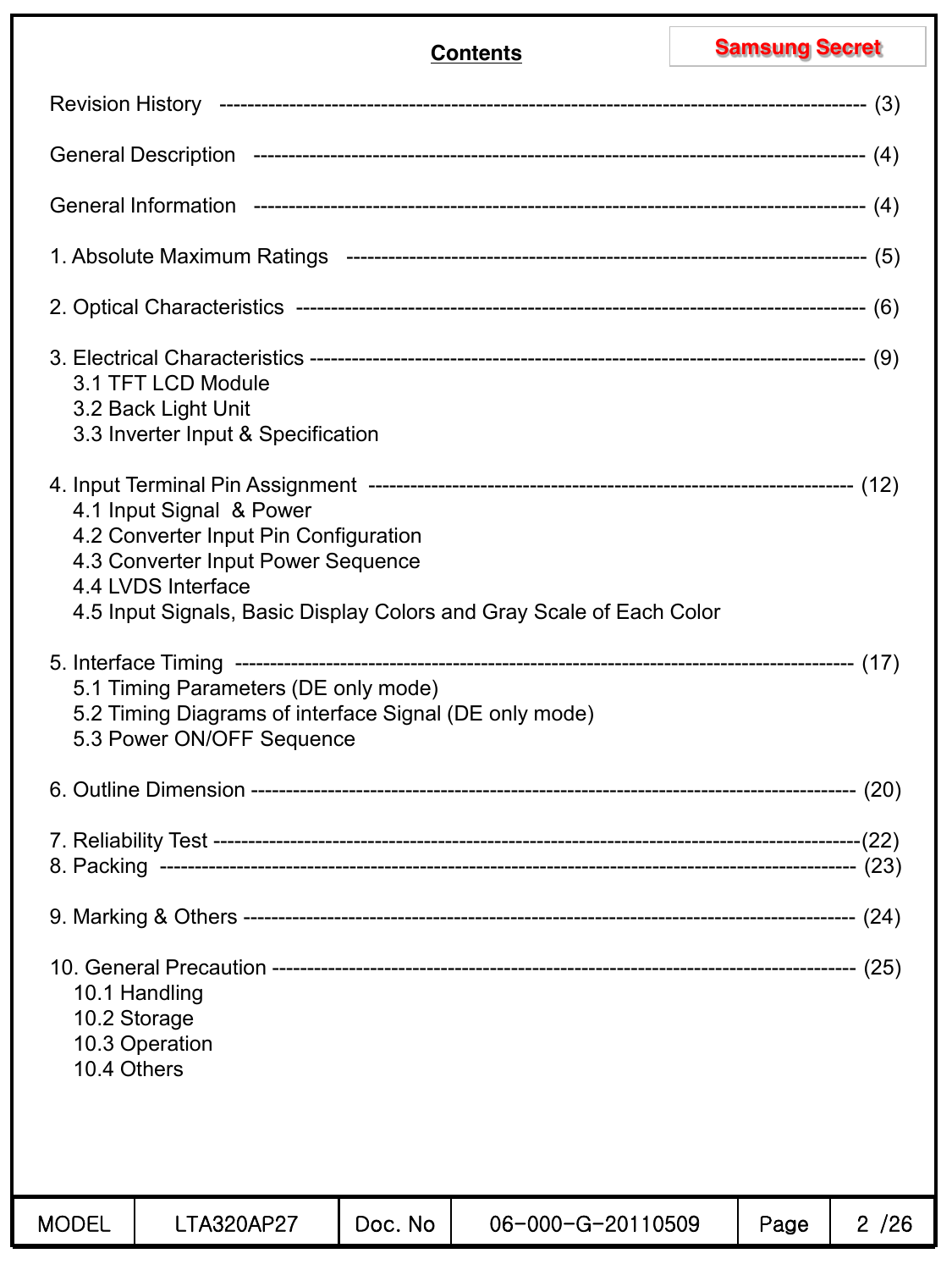# **Samsung Secret Revision History**

| <b>Date</b>     | Rev. No | Page | <b>Summary</b>      |
|-----------------|---------|------|---------------------|
| 09.May.<br>2010 | 000     | all  | <b>First issued</b> |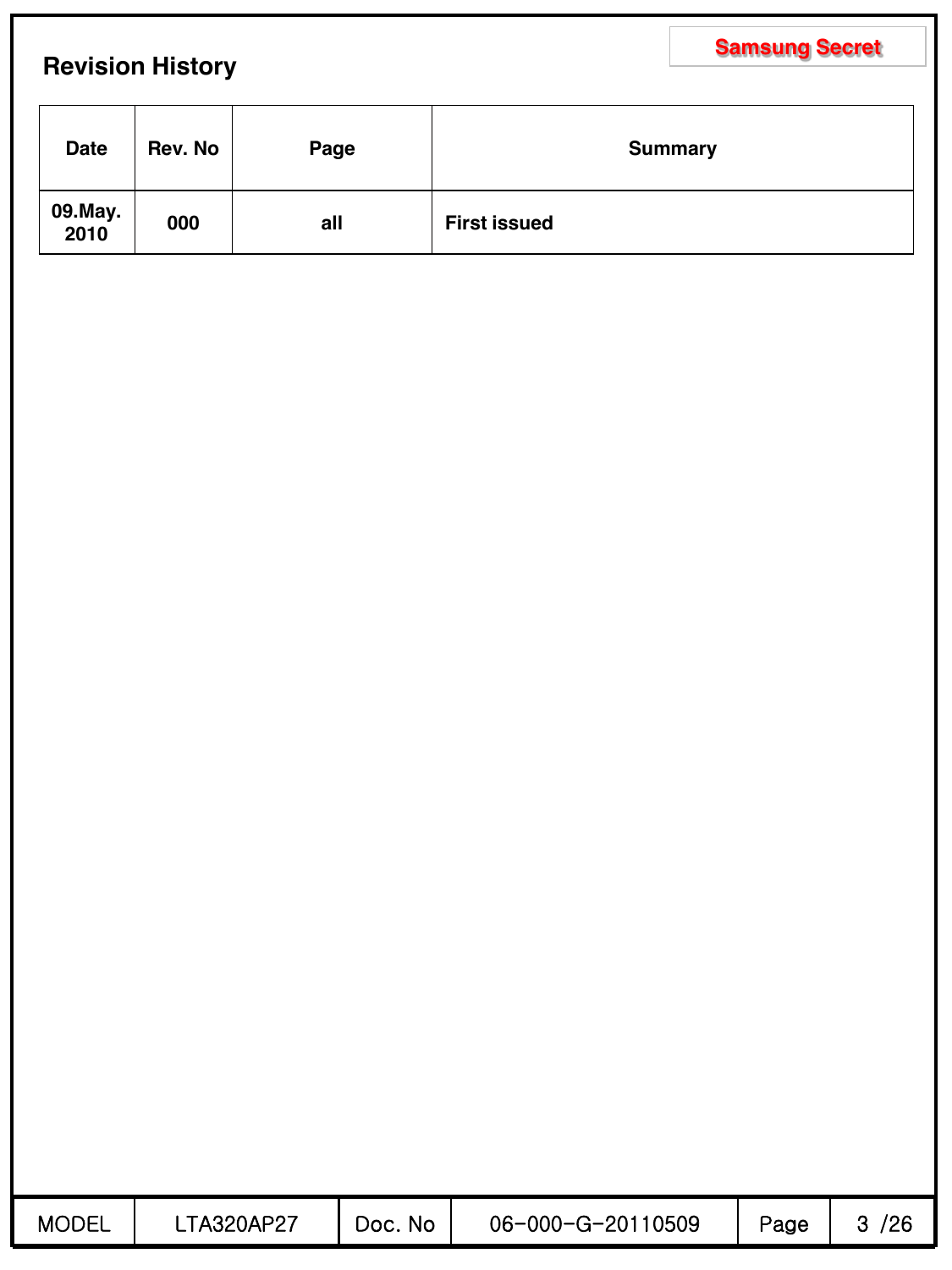# **General Description**

## **Description**

**LTA320AP27** is a color active matrix liquid crystal display (LCD) that uses amorphous silicon TFT (Thin Film Transistor) as switching components. This model is composed of a TFT LCD panel, a driver circuit and a back light unit. The resolution of a 32.0" is 1366 x 768 and this model can display up to 16.7 million colors with wide viewing angle of 89° or higher in all directions. This panel is intended to support applications to provide a excellent performance for Flat Panel Display such as Home-alone Multimedia TFT-LCD TV and High Definition TV

### **Features**

- RoHS compliance (Pb-free)
- High contrast ratio & aperture ratio with wide color gamut
- PVA (Patterned Vertical Align) mode
- Wide viewing angle  $(\pm 178^\circ)$
- High speed response
- HD resolution (16:9)
- **ELOW Power consumption**
- Direct U-Type 4 CCFLs (Cold Cathode Fluorescent Lamp)
- DE (Data Enable) mode
- LVDS (Low Voltage Differential Signaling) interface (1pixel/clock)

| <b>Items</b>             | Specification                      | Unit              | <b>Note</b>    |
|--------------------------|------------------------------------|-------------------|----------------|
| Module Size              | 760(H) X 450 (V)                   |                   | $\pm$ 1.0mm    |
|                          | 54.2 (D max)                       | mm                | With converter |
| Weight                   | 5500 (Max)                         | g                 | With converter |
| <b>Pixel Pitch</b>       | $0.51075$ (H) $\times$ 0.17025 (V) | mm                |                |
| Active Display Area      | 697.6845 (H) X 392.256 (V)         | mm                |                |
| <b>Surface Treatment</b> | Haze 7, Hard-coating(3H)           |                   |                |
| <b>Display Colors</b>    | 8 bit - 16.7 M                     | colors            |                |
| <b>Number of Pixels</b>  | 1366 x 768                         | pixel             |                |
| <b>Pixel Arrangement</b> | <b>RGB Horizontal type</b>         |                   |                |
| Display Mode             | <b>Normally Black</b>              |                   |                |
| Luminance of White       | 400 (Typ.)                         | cd/m <sup>2</sup> |                |

# **General Information**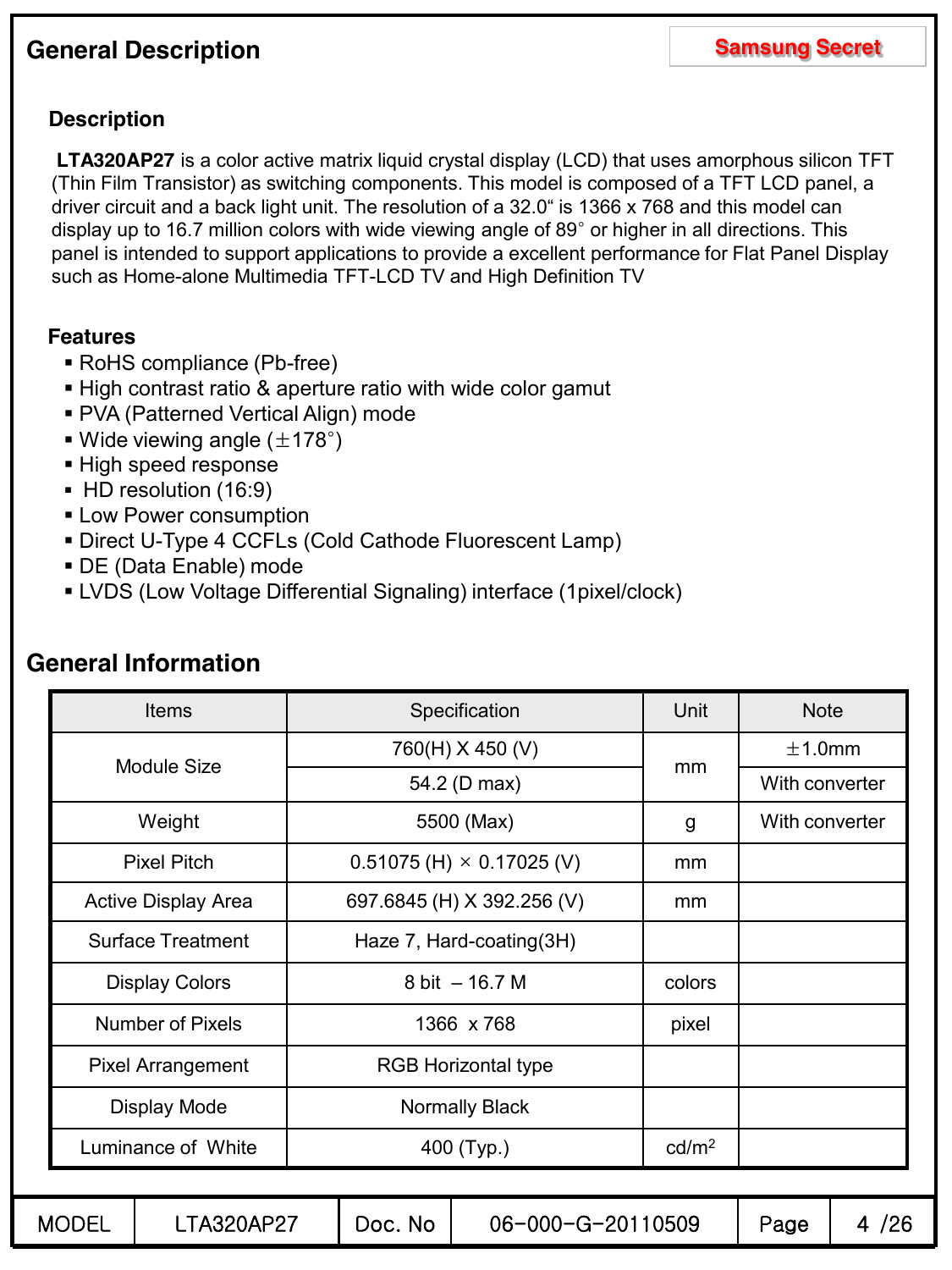# **1. Absolute Maximum Ratings**

If the condition exceeds maximum ratings, it can cause malfunction or unrecoverable damage to the device.

| <b>Item</b>                 | Symbol                      | Min.  | Max. | Unit | <b>Note</b> |
|-----------------------------|-----------------------------|-------|------|------|-------------|
| <b>Power Supply Voltage</b> | $V_{DD}$                    | 10.8  | 13.2 | V    | (1)         |
| Storage temperature         | $\mathsf{T}_{\textsf{STG}}$ | $-20$ | 65   | °C   |             |
| Operating temperature       | OPR                         | 0     | 50   | °C   | (2)         |
| Surface temperature         | SUR                         | 0     | 65   | Ĉ    | (3)         |
| Shock (non - operating)     | X, Y, Z                     |       | 50   | G    | (4)         |
| Vibration (non - operating) | $\mathsf{V}_{\mathsf{NOP}}$ |       | 1.5  | G    | (5)         |

Note (1) Ta=  $25 \pm 2$  °C

- (2) Temperature and relative humidity range are shown in the figure below.
	- a. 93.8 % RH Max. (Ta ≤ 39 °C)
	- b. Relative Humidity is 93.8% or less. (Ta  $>$  39 °C)
	- c. No condensation
- (3) Although abnormal visual problems can be occurred in  $T_{SUR}$  range, the polarizer is not damaged in this range.
- (4) 20ms, sine wave, one time for  $\pm X$ ,  $\pm Y$ ,  $\pm Z$  axis
- (5) 10-300 Hz, Sweep rate 11min, 30min for X,Y,Z axis



MODEL | LTA320AP27 | Doc. No | 06-000-G-20110509 | Page 5 / 26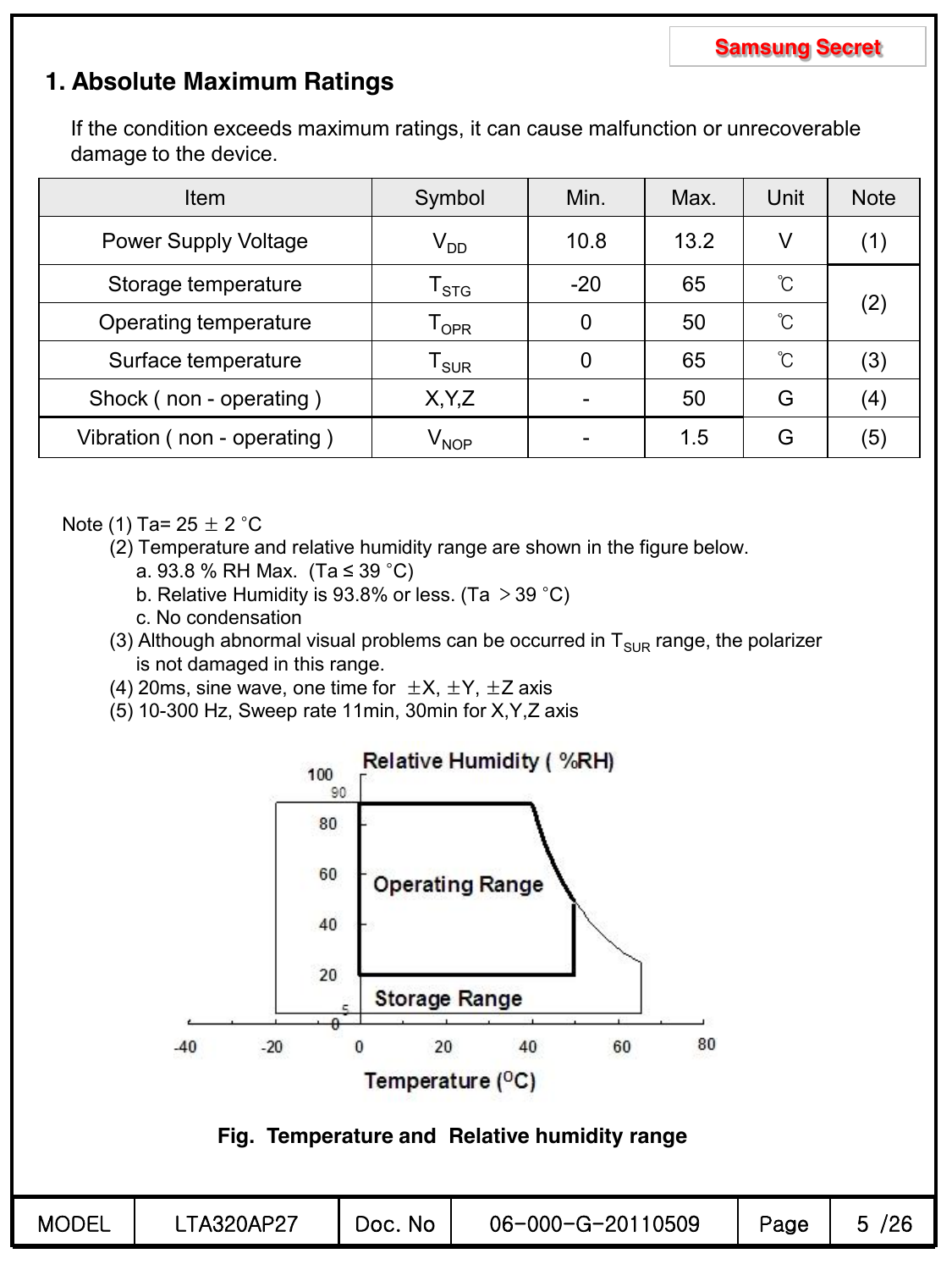# **2. Optical Characteristics Samsung Secret**

The optical characteristics should be measured in a dark room or equivalent. Measuring equipment : TOPCON BM-7, TOPCON SR-3, ELDIM EZ-Contrast

| Item                                                     |              | Symbol                      | Condition                | Min.                     | Typ.   | Max.                     | Unit              | <b>Note</b>             |  |
|----------------------------------------------------------|--------------|-----------------------------|--------------------------|--------------------------|--------|--------------------------|-------------------|-------------------------|--|
| <b>Contrast Ratio</b><br>(Center of screen)              |              | C/R                         |                          | 3000                     | 4000   | $\overline{\phantom{a}}$ |                   | (1)<br><b>SR-3</b>      |  |
| Response<br><b>Time</b>                                  | $G$ -to- $G$ | <b>Tg</b>                   |                          |                          | 8      | 16                       | msec              | (3)<br><b>BM-7</b>      |  |
| Luminance of White<br>(Center of screen)                 |              | $Y_L$                       |                          | 350                      | 400    | $\overline{\phantom{a}}$ | cd/m <sup>2</sup> | (4)<br><b>SR-3</b>      |  |
|                                                          |              | Rx                          | Normal                   |                          | 0.639  |                          |                   |                         |  |
| Color<br>Chromaticity<br>(CIE 1931)                      | Red          | Ry                          | $qL, R = 0$<br>$qU, D=0$ |                          | 0.327  |                          |                   |                         |  |
|                                                          | Green        | Gx                          |                          |                          | 0.290  |                          |                   | (5), (6)<br><b>SR-3</b> |  |
|                                                          |              | Gy                          | Viewing                  | TYP.                     | 0.604  | TYP.                     |                   |                         |  |
|                                                          | <b>Blue</b>  | <b>Bx</b>                   | Angle                    | $-0.03$                  | 0.148  | $+0.03$                  |                   |                         |  |
|                                                          |              | By                          |                          |                          | 0.058  |                          |                   |                         |  |
|                                                          | White        | Wx                          |                          |                          | 0.280  |                          |                   |                         |  |
|                                                          |              | Wy                          |                          |                          | 0.290  |                          |                   |                         |  |
| <b>Color Gamut</b>                                       |              | ÷,                          |                          | 69                       | 72     |                          | $\%$              | (5)                     |  |
| <b>Color Temperature</b>                                 |              | <b>CCT</b>                  |                          | $\blacksquare$           | 10,000 | $\overline{\phantom{a}}$ | K                 | <b>SR-3</b>             |  |
|                                                          |              | $q_L$                       |                          | 79                       | 89     | $\blacksquare$           |                   |                         |  |
| Viewing                                                  | Hor.         | $q_R$                       |                          | 79                       | 89     | $\overline{\phantom{a}}$ |                   | (6)                     |  |
| Angle                                                    |              | $q_{U}$                     | $C/R \ge 10$             | 79                       | 89     | $\blacksquare$           | Degree            | <b>EZ-Contrast</b>      |  |
|                                                          | Ver.         | $q_D$                       |                          | 79                       | 89     | $\overline{a}$           |                   |                         |  |
| White Brightness<br>Uniformity<br>(9 Points or 13Points) |              | $\mathsf{B}_{\mathsf{uni}}$ |                          | $\overline{\phantom{a}}$ |        | 25                       | $\%$              | (2)<br><b>SR-3</b>      |  |

 $(Ta = 25 \pm 2^{\circ}C, \text{ VDD=12V}, \text{fv= 60Hz}, f_{DCLK} = 78 \text{MHz})$ 

- Test Equipment Setup

The measurement should be executed in a stable, windless and dark room at least 60min after lighting the back light at the given temperature for stabilization of the back light. This should be measured in the center of screen.

Environment condition : Ta =  $25 \pm 2$  °C

| <b>MODEL</b> | <b>LTA320AP27</b> | Doc. No | 06-000-G-20110509 | Page | 6/26 |
|--------------|-------------------|---------|-------------------|------|------|
|              |                   |         |                   |      |      |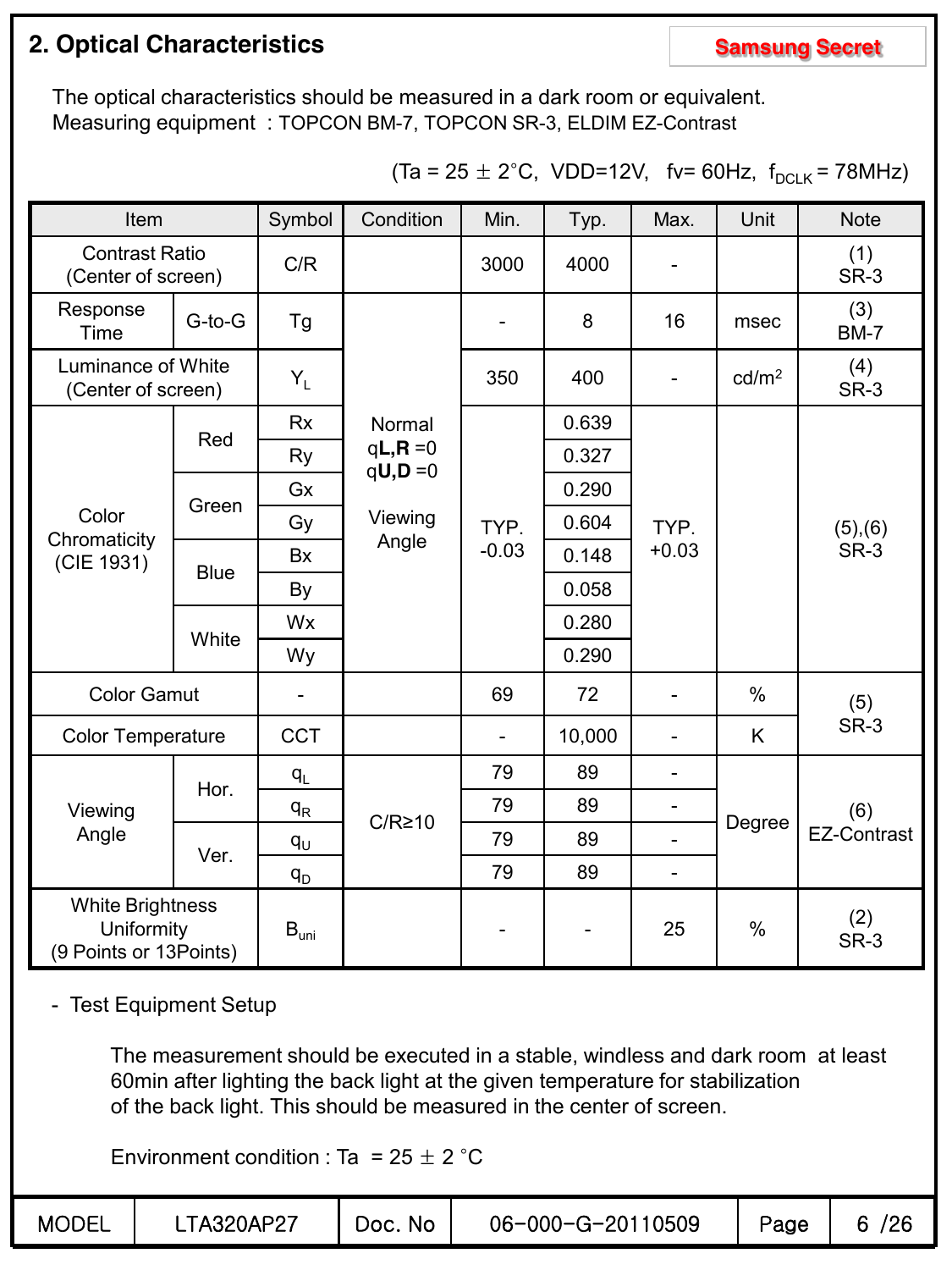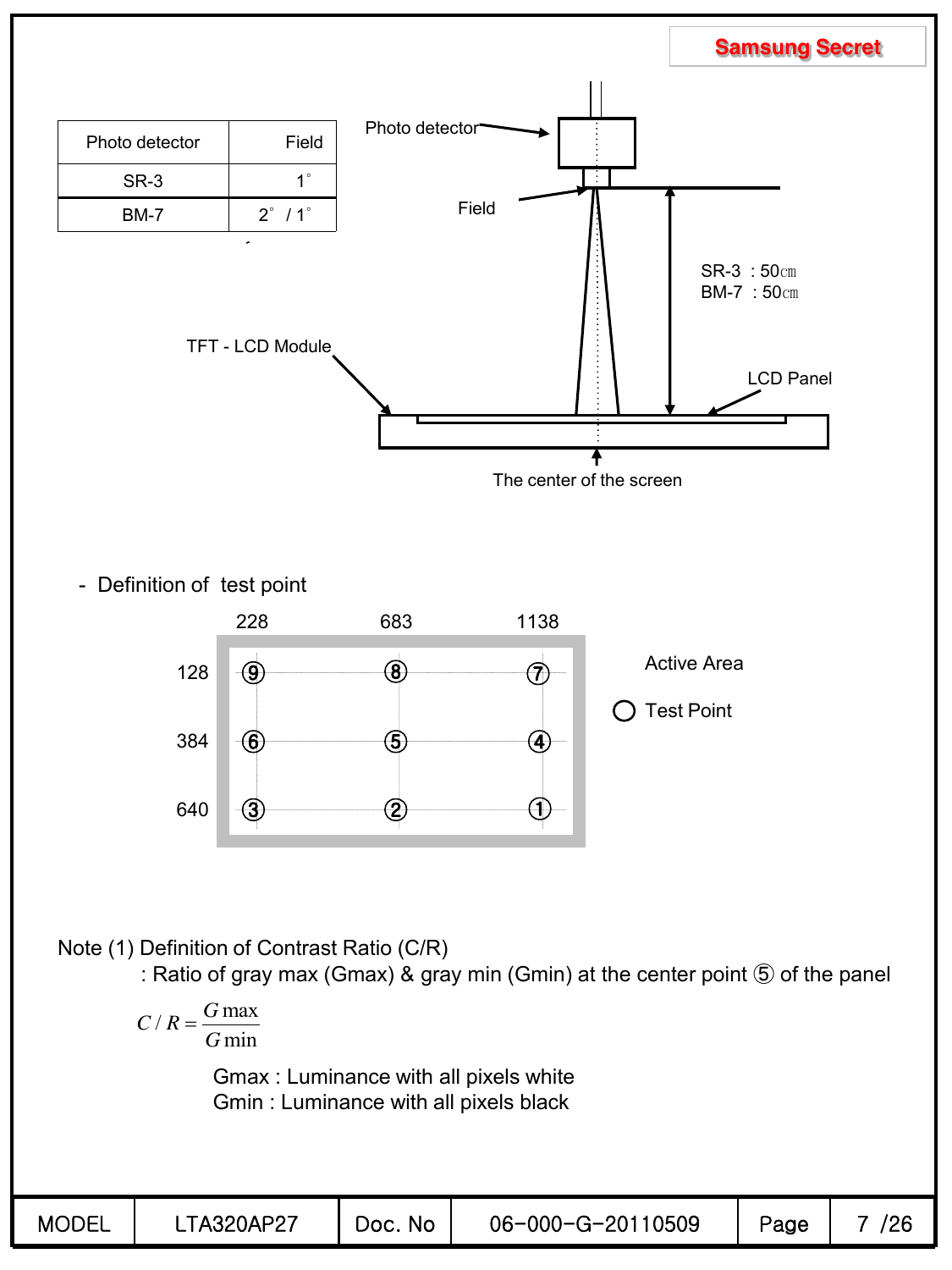Note (2) Definition of 9 points brightness uniformity (Test pattern : Full White )

 $Buni = 100 * \frac{(B \max - B \min)}{B \max}$  $R$  max

> Bmax : Maximum brightness Bmin : Minimum brightness

Note (3) Definition of Response time : Sum of Tr, Tf



Note (4) Definition of Luminance of White : Luminance of white at center point ⑤

- Note (5) Definition of Color Chromaticity (CIE 1931) Color coordinate of Red, Green, Blue & White at center point ⑤
- Note (6) Definition of Viewing Angle
	- : Viewing angle range (C/R ≥10)

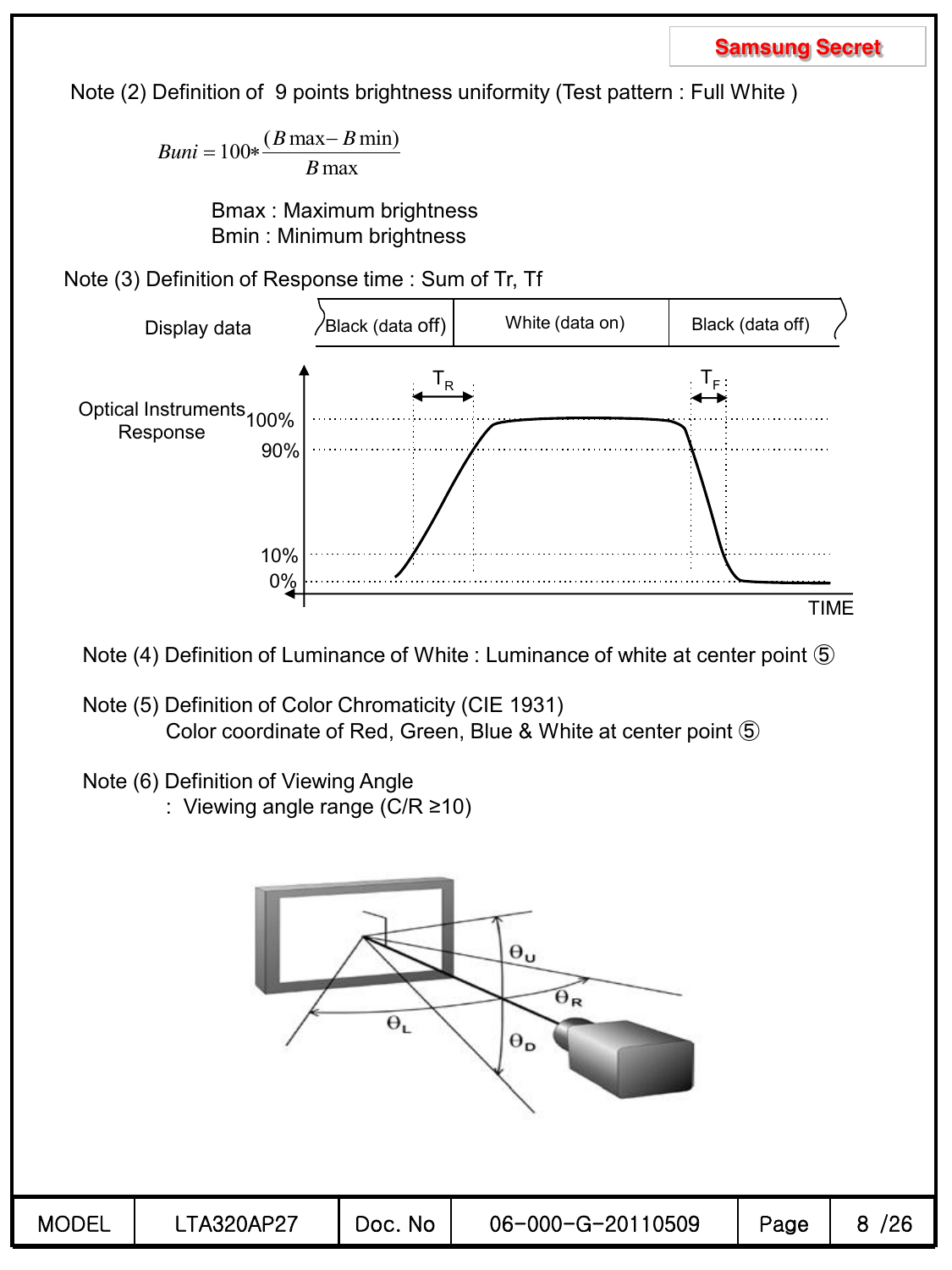# **3. Electrical Characteristics**

### 3.1 TFT LCD Module

The connector for display data & timing signal should be connected.

```
Ta = 25^{\circ}C \pm 2 ^{\circ}C
```

| Item                           |              | Symbol                                    | Min.                     | Typ. | Max. | Unit       | <b>Note</b> |
|--------------------------------|--------------|-------------------------------------------|--------------------------|------|------|------------|-------------|
| <b>Voltage of Power Supply</b> |              | $V_{DD}$                                  | 10.8                     | 12.0 | 13.2 | V          | (1)         |
| Current of<br>Power<br>Supply  | (a) Black    |                                           | $\overline{\phantom{a}}$ | 450  | 650  | mA         |             |
|                                | (b) White    | OD <sup>I</sup>                           | $\overline{\phantom{0}}$ | 450  | 650  | mA         | (2),(3)     |
|                                | (c) V-STRIPE |                                           | ۰                        | 700  | 900  | mA         |             |
| <b>Vsync Frequency</b>         |              | $f_V$                                     | 48                       | 60   | 66   | Hz         |             |
| <b>Hsync Frequency</b>         |              | $f_H$                                     | 44                       | 48   | 53   | <b>kHz</b> |             |
| Main Frequency                 |              | $\boldsymbol{\mathsf{f}}_{\mathsf{DCLK}}$ | 72                       | 78   | 85   | <b>MHz</b> |             |
| <b>Rush Current</b>            |              | <sup>I</sup> RUSH                         | ۰                        |      | 4    | A          | (4)         |

Note (1 The ripple voltage should be controlled under 10% of  $V_{DD}$ .

- (2) fV=60Hz, fDCLK = 78MHz,  $V_{DD}$  = 12.0V, DC Current.
	- (3) Power dissipation check pattern (LCD Module only)

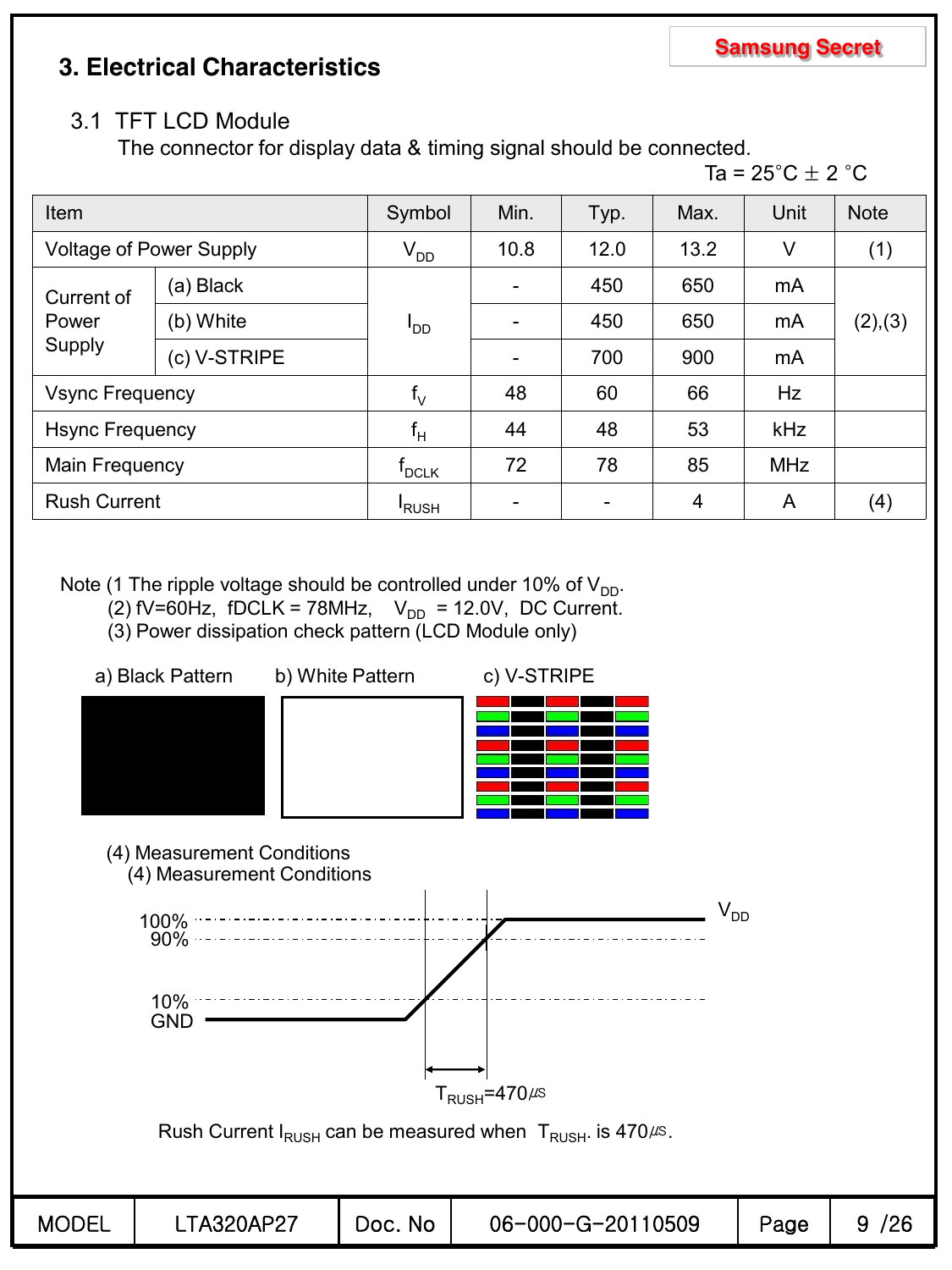## 3.2 Back Light Unit

The back light unit contains 4 direct-lighting U-type CCFLs ( Cold Cathode Fluorescent Lamp ). The characteristics of lamps are shown in the following tables.

Ta=25  $\pm$  2°C

**Samsung Secret**



| Item                       | Symbol | Min.   | Typ.                     | Max.                     | Unit | <b>Note</b> |
|----------------------------|--------|--------|--------------------------|--------------------------|------|-------------|
| <b>Operating Life Time</b> | Hr     | 50,000 | $\overline{\phantom{0}}$ | $\overline{\phantom{0}}$ | Hour |             |

- Note (1) It is defined as the time to take until the brightness reduces to 50% of its original value. [Operating condition : Ta =  $25 \pm 2^{\circ}$ C, I<sub>L</sub> = 5.0 mArms(Min), 13.5 mArms (Max) For single lamp only. ]
	- (2) LIPS HOT part
	- (3) The lamp starting voltage Vs should be applied to the lamp for more than 1second under starting up duration. Otherwise the lamp could not be lighted on completed.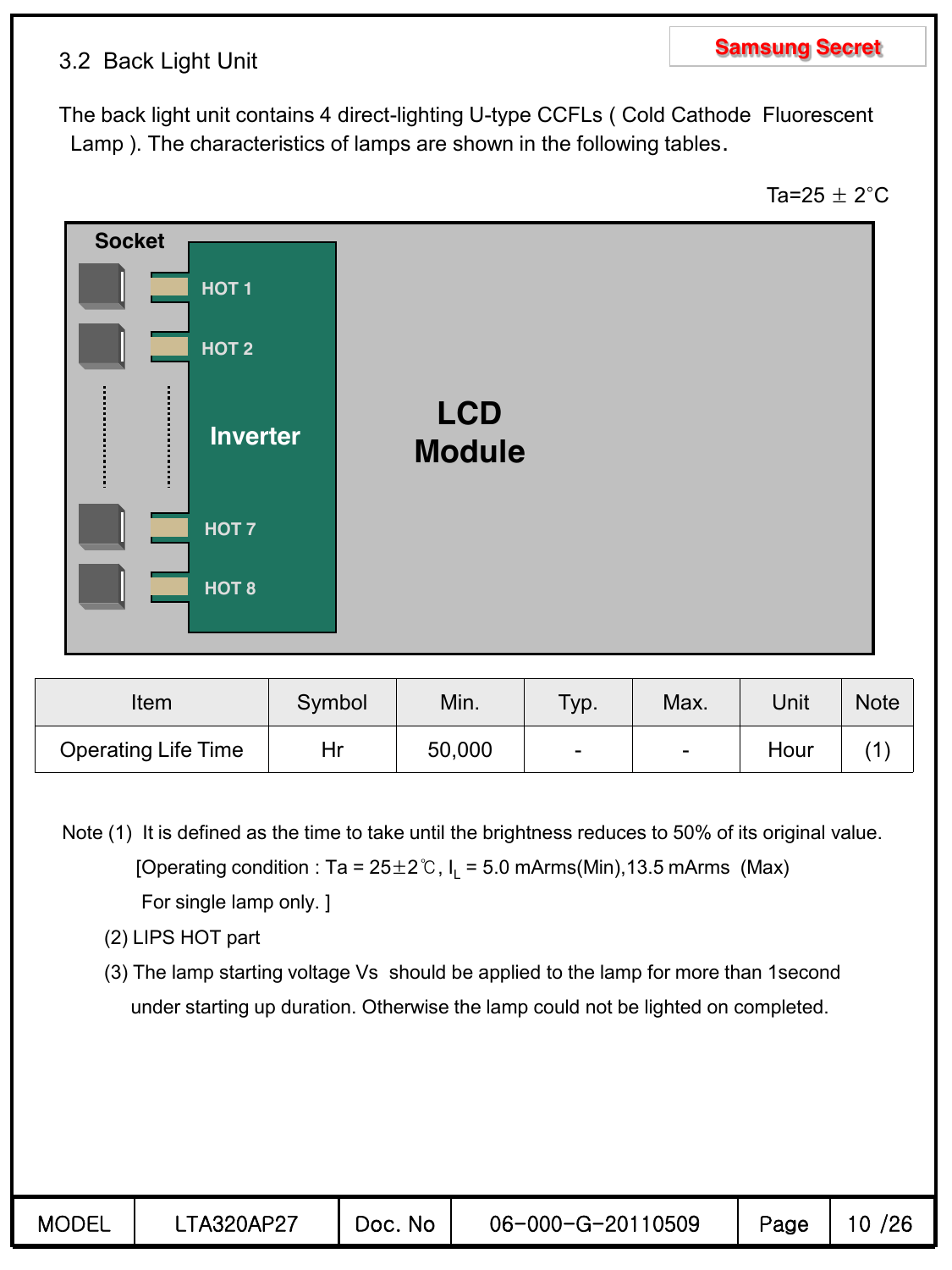# **Samsung Secret** 3.3 Inverter Input Condition & Specification

|                                   |                          |                              |             | Specifications               |      |            |                           |
|-----------------------------------|--------------------------|------------------------------|-------------|------------------------------|------|------------|---------------------------|
| <b>Items</b>                      | Symbol                   | Conditions                   | Min.        | Typ.                         | Max. | Unit       | <b>Note</b>               |
| Input<br>Voltage                  | Vin                      |                              | 22.5        | 25                           | 27.5 | $\vee$     | Ta=25 $\pm$ 2 $\degree$ C |
| Input<br>Current                  | <b>I</b> <sub>RUSH</sub> | $Vin = 24V$<br>$Vdim = 3.3V$ | -           | $\overline{\phantom{a}}$     | 4.3  | A          | (1)                       |
| Lamp<br>Current                   | $I_{\rm O}$              | $Vin = 24V$<br>$Vdim = 3.3V$ | 12.0        | 12.5                         | 13.0 | mArms      |                           |
| Frequency                         | $F_{\mathsf{LAMP}}$      | $Vin = 24V$                  | 61          | 63                           | 65   | <b>kHz</b> |                           |
| <b>Backlight</b>                  | ON                       | $V$ in = 24 $V$              | 2.4         | $\overline{\phantom{a}}$     | 5.25 | $\vee$     |                           |
| On/Off                            | <b>OFF</b>               | $V$ in = 24 $V$              | $\mathbf 0$ | $\qquad \qquad \blacksquare$ | 0.8  |            |                           |
| Frequency                         | $F_{\rm PWM}$            |                              | 156         | 166                          | 176  | <b>Hz</b>  |                           |
| External<br>Dimming<br>duty range | EX_DIM                   |                              | 20          |                              | 100  | $\%$       |                           |
| External                          |                          | High(ON)                     | 3.3         | $\overline{\phantom{a}}$     | 5.25 |            |                           |
| Dimming<br>Signal<br>level        | $V_{\text{PWM}}$         | Low(OFF)                     | -           |                              | 0.4  | $\vee$     |                           |

Note) Power Consumption is measured when 400[cd/m2] of luminance which is the typical luminance.

Lamp Current is measured at the point before Lamp.

(1) Max Value of the Power Consumption is measured after 60 min warm-up.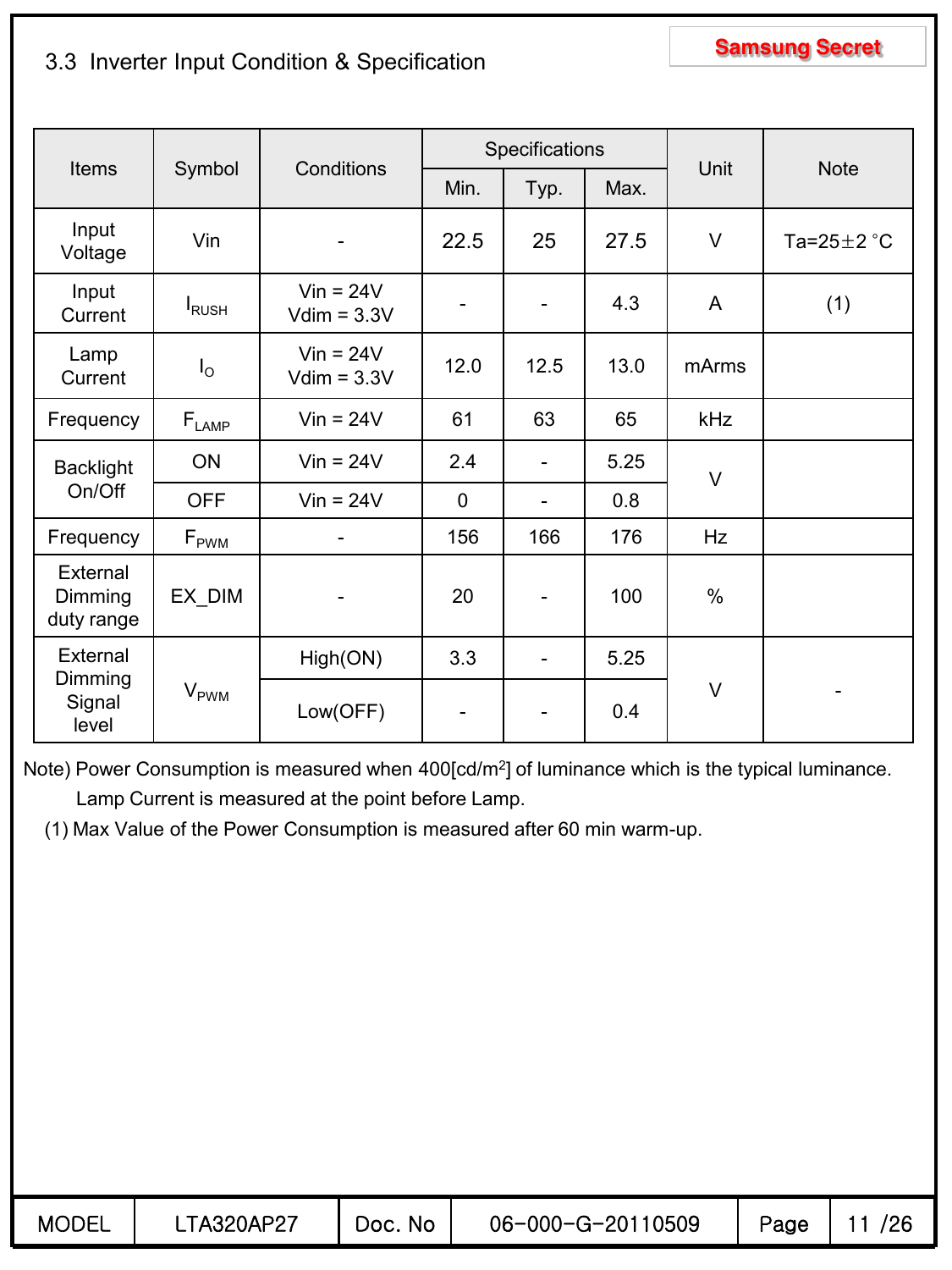# **Samsung Secret 4. Input Terminal Pin Assignment**

### 4.1. Input Signal & Power Connector :IS100-L300-C23

| PIN No.        | Description           | PIN No. | Description           |
|----------------|-----------------------|---------|-----------------------|
| 1              | No Connection (Note1) | 16      | <b>GND</b>            |
| $\overline{2}$ | No Connection (Note1) | 17      | RxIN3-                |
| 3              | No Connection (Note1) | 18      | RxIN3+                |
| 4              | <b>GND</b>            | 19      | <b>GND</b>            |
| 5              | RxIN0-                | 20      | No Connection (Note1) |
| 6              | RxIN0+                | 21      | LVDS OPTION (Note 2)  |
| $\overline{7}$ | <b>GND</b>            | 22      | No Connection (Note1) |
| 8              | RxIN1-                | 23      | <b>GND</b>            |
| 9              | RxIN1+                | 24      | <b>GND</b>            |
| 10             | <b>GND</b>            | 25      | No Connection         |
| 11             | RxIN2-                | 26      | Vin                   |
| 12             | RxIN2+                | 27      | Vin                   |
| 13             | <b>GND</b>            | 28      | Vin                   |
| 14             | RxCLK-                | 29      | Vin                   |
| 15             | RxCLK+                | 30      | Vin                   |

Note1) No Connection: This PINS are only used ONLY for SAMSUNG. Note2) LVDS OPTION : If this PIN is HIGH (3.3 V)  $\rightarrow$  Normal LVDS format LOW  $(GND) \rightarrow JEIDA$  LVDS format

> $SEQUENCE$  : On =  $VDD(T1) \ge LVDS$  Option  $\ge Interface$  Signal(T2) OFF = Interface Signal(T3)  $\geq$  LVDS Option  $\geq$  V<sub>DD</sub>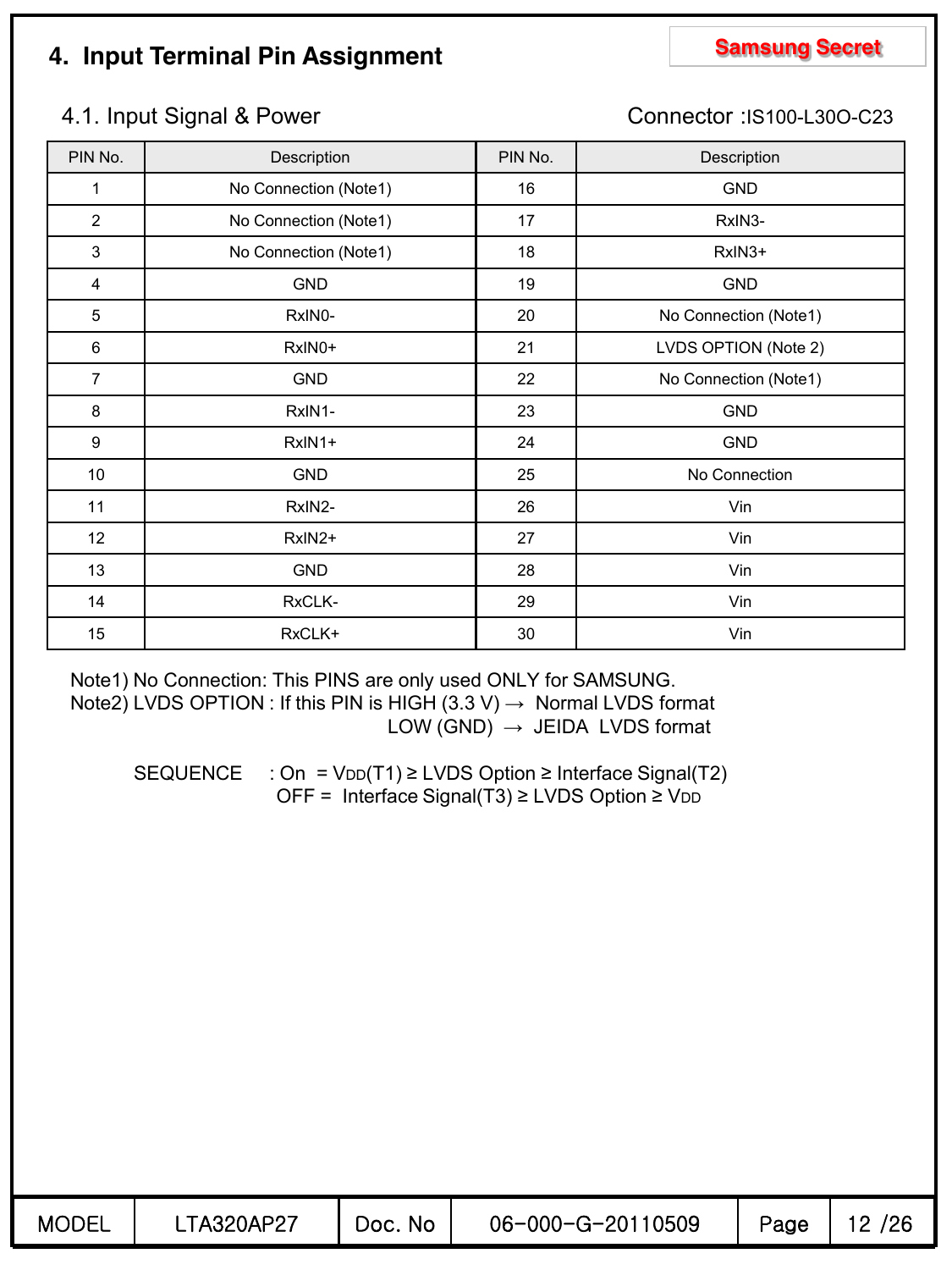

### **Fig. Connector diagram**

- a. Power GND pins should be connected to the LCD's metal chassis.
- b. All power input pins should be connected together.
- c. All NC pin should be separated from other signal or power.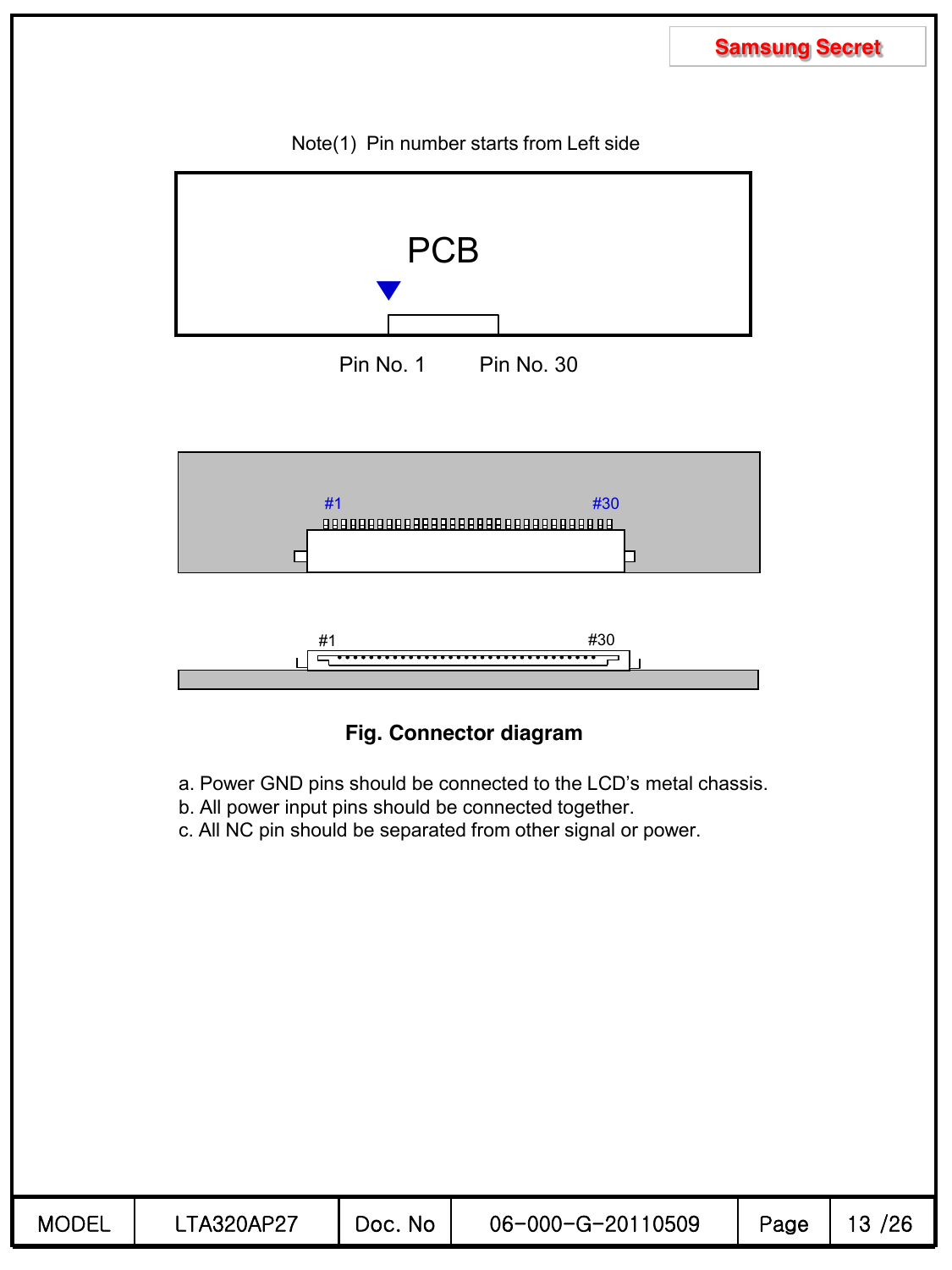# **Samsung Secret** 4.2. Inverter Input Pin Configuration

Connector : Yeon-ho, 20022WR-14B1

| Pin No.        | Pin Configuration (FUNCTION)                         |
|----------------|------------------------------------------------------|
| 1              | Vin $(24 V)$                                         |
| $\overline{2}$ | Vin $(24 V)$                                         |
| 3              | Vin $(24 V)$                                         |
| 4              | Vin $(24 V)$                                         |
| 5              | Vin $(24 V)$                                         |
| 6              | <b>GND</b>                                           |
| $\overline{7}$ | <b>GND</b>                                           |
| 8              | <b>GND</b>                                           |
| 9              | <b>GND</b>                                           |
| 10             | <b>GND</b>                                           |
| 11             | Error_out ( normal : GND, abnormal : open collector) |
| 12             | Backlight On /Off [ON: 2.4 ~ 5.5 V, OFF: 0 ~ 0.8 V]  |
| 13             | No Connection                                        |
| 14             | <b>External PWM Pulse</b>                            |

## 4.3. Inverter Input Power Sequence

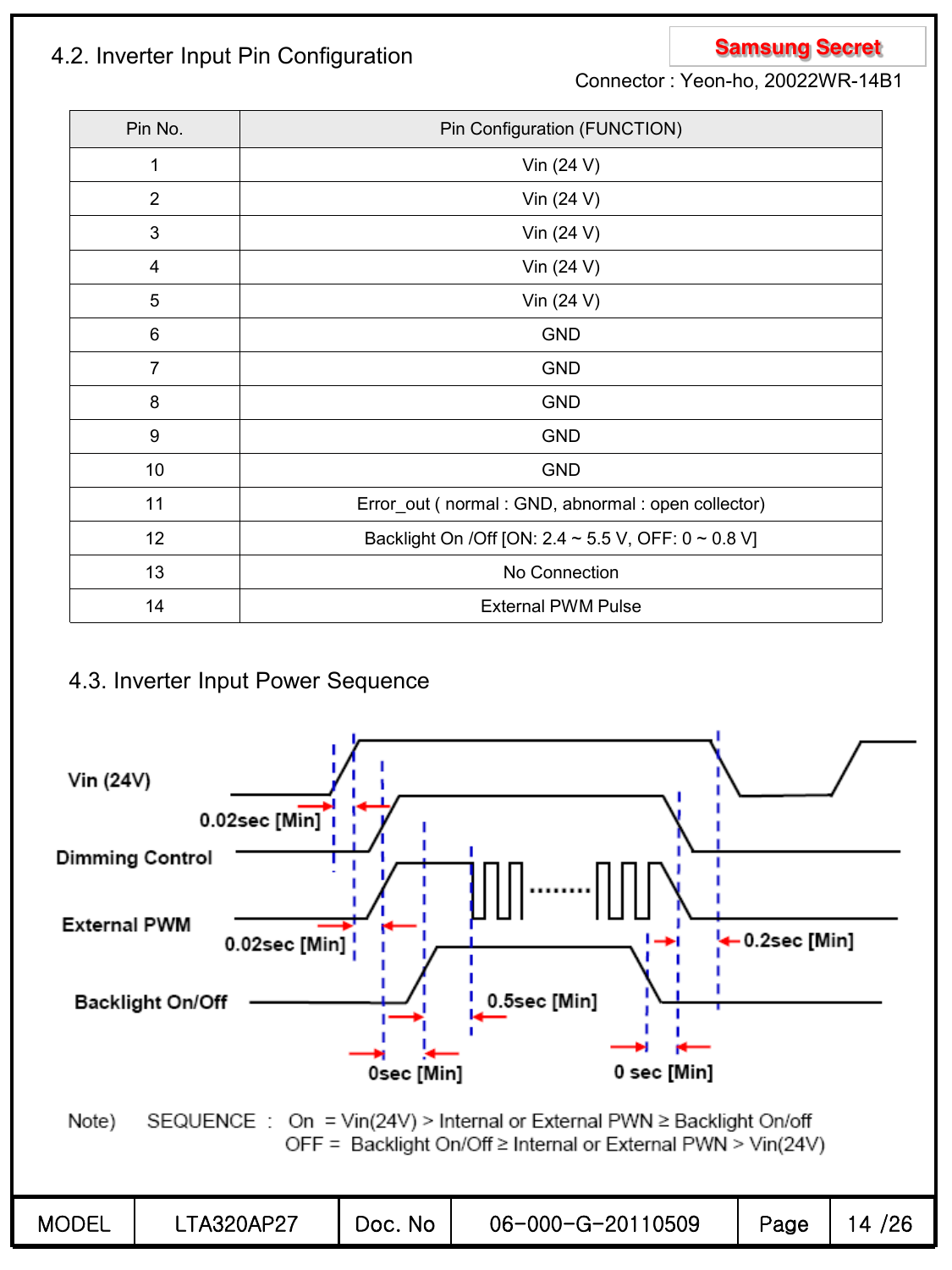- LVDS Receiver : Tcon (merged)

- Data Format (JEIDA & VESA)

|              |             |              | LVDS pin     |                | <b>JEIDA-DATA</b> |                | <b>VESA-DATA</b> |         |
|--------------|-------------|--------------|--------------|----------------|-------------------|----------------|------------------|---------|
|              |             |              | TxIN/RxOUT0  |                | R <sub>2</sub>    |                | R <sub>0</sub>   |         |
|              |             |              | TxIN/RxOUT1  |                | R <sub>3</sub>    |                | R <sub>1</sub>   |         |
|              |             | TxIN/RxOUT2  |              | R <sub>4</sub> |                   | R <sub>2</sub> |                  |         |
|              | TxOUT/RxIN0 | TxIN/RxOUT3  |              | R <sub>5</sub> |                   | R <sub>3</sub> |                  |         |
|              |             |              | TxIN/RxOUT4  |                | R <sub>6</sub>    |                | R <sub>4</sub>   |         |
|              |             |              | TxIN/RxOUT6  |                | R <sub>7</sub>    |                | R <sub>5</sub>   |         |
|              |             |              | TxIN/RxOUT7  |                | G <sub>2</sub>    |                | G <sub>0</sub>   |         |
|              |             |              | TxIN/RxOUT8  |                | G <sub>3</sub>    |                | G <sub>1</sub>   |         |
|              |             |              | TxIN/RxOUT9  |                | G4                |                | G <sub>2</sub>   |         |
|              |             |              | TxIN/RxOUT12 |                | G <sub>5</sub>    |                | G <sub>3</sub>   |         |
|              | TxOUT/RxIN1 |              | TxIN/RxOUT13 |                | G <sub>6</sub>    |                | G4               |         |
|              |             |              | TxIN/RxOUT14 |                | G7                | G <sub>5</sub> |                  |         |
|              |             |              | TxIN/RxOUT15 |                | <b>B2</b>         | B <sub>0</sub> |                  |         |
|              |             |              | TxIN/RxOUT18 |                | B <sub>3</sub>    |                | <b>B1</b>        |         |
|              |             | TxIN/RxOUT19 |              | <b>B4</b>      |                   | <b>B2</b>      |                  |         |
|              |             |              | TxIN/RxOUT20 |                | B <sub>5</sub>    | B <sub>3</sub> |                  |         |
|              |             |              | TxIN/RxOUT21 |                | B <sub>6</sub>    |                | <b>B4</b>        |         |
|              | TxOUT/RxIN2 |              | TxIN/RxOUT22 |                | <b>B7</b>         |                | B <sub>5</sub>   |         |
|              |             |              | TxIN/RxOUT24 |                | <b>HSYNC</b>      |                | <b>HSYNC</b>     |         |
|              |             |              | TxIN/RxOUT25 |                | <b>VSYNC</b>      |                | <b>VSYNC</b>     |         |
|              |             |              | TxIN/RxOUT26 |                | <b>DEN</b>        |                | <b>DEN</b>       |         |
|              |             |              | TxIN/RxOUT27 |                | R <sub>0</sub>    |                | R <sub>6</sub>   |         |
|              |             |              | TxIN/RxOUT5  |                | R <sub>1</sub>    |                | R <sub>7</sub>   |         |
|              |             |              | TxIN/RxOUT10 |                | G <sub>0</sub>    | G <sub>6</sub> |                  |         |
| TxOUT/RxIN3  |             |              | TxIN/RxOUT11 |                | G <sub>1</sub>    | G7             |                  |         |
|              |             |              | TxIN/RxOUT16 |                | B <sub>0</sub>    |                | B <sub>6</sub>   |         |
|              |             |              | TxIN/RxOUT17 |                | <b>B1</b>         |                | B7               |         |
|              |             |              | TxIN/RxOUT23 |                | <b>RESERVED</b>   |                | <b>RESERVED</b>  |         |
| <b>MODEL</b> | LTA320AP27  |              | Doc. No      |                | 06-000-G-20110509 |                | Page             | 15 / 26 |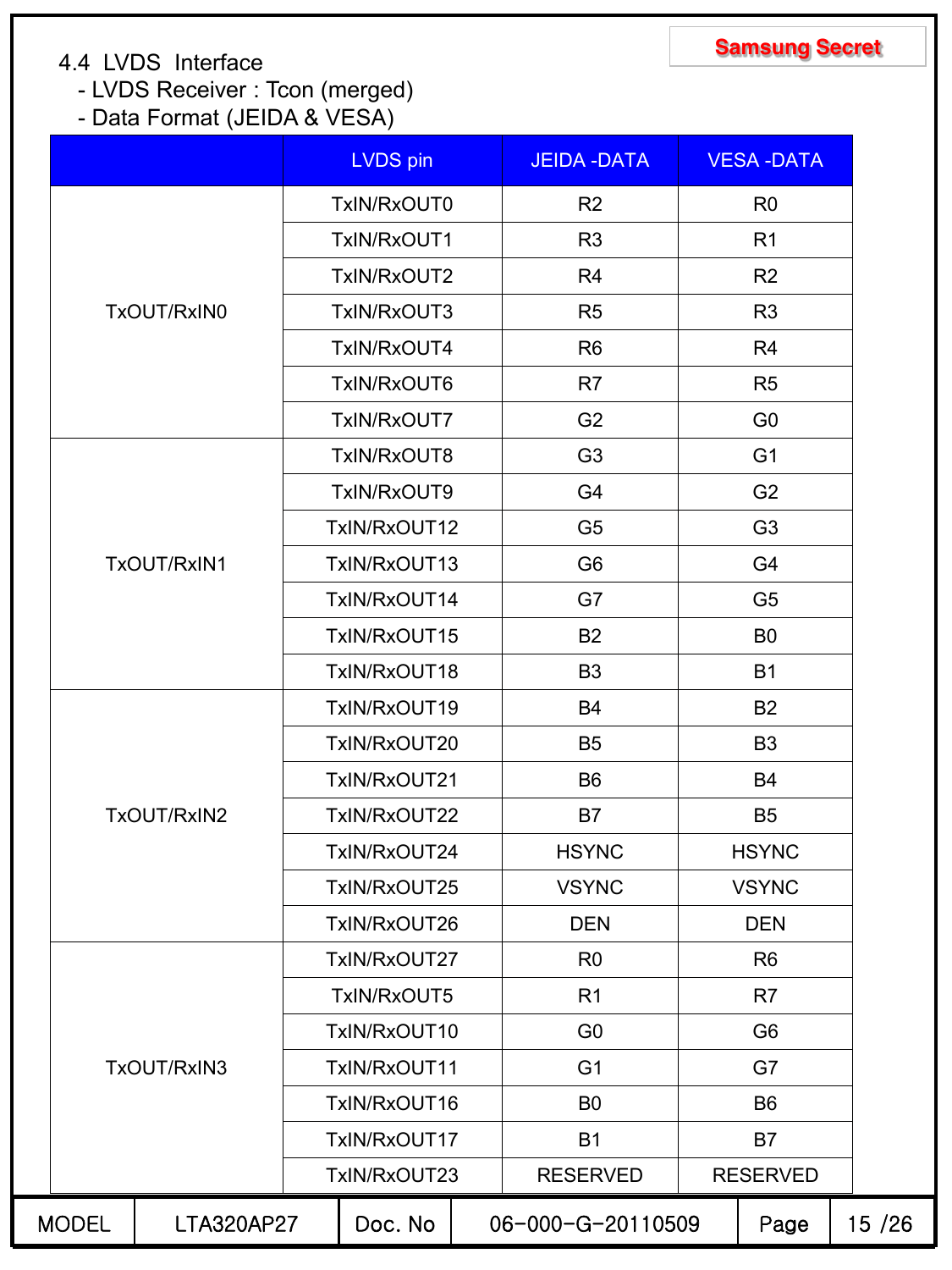### COLOR DISPLAY (8bit) DATA SIGNAL GRAY SCALE LEVEL RED GREEN BLUE R0 | R1 | R2 | R3 | R4 | R5 | R6 | R7 | G0 | G1 | G2 | G3 | G4 | G5 | G6 | G7 | B0 | B1 | B2 | B3 | B4 | B5 | B6 | B7 BASIC COLOR BLACK 0 0 0 0 0 0 0 0 0 0 0 0 0 0 0 0 0 0 0 0 0 0 0 0 - BLUE 0 0 0 0 0 0 0 0 0 0 0 0 0 0 0 0 1 1 1 1 1 1 1 1 - GREEN 0 0 0 0 0 0 0 0 1 1 1 1 1 1 1 1 0 0 0 0 0 0 0 0 - CYAN 0 0 0 0 0 0 0 0 1 1 1 1 1 1 1 1 1 1 1 1 1 1 1 1 - RED 1 1 1 1 1 1 1 1 0 0 0 0 0 0 0 0 0 0 0 0 0 0 0 0 - MAGENTA 1 1 1 1 1 1 1 1 0 0 0 0 0 0 0 0 1 1 1 1 1 1 1 1 - YELLOW 1 1 1 1 1 1 1 1 1 1 1 1 1 1 1 1 0 0 0 0 0 0 0 0 - WHITE 1 1 1 1 1 1 1 1 1 1 1 1 1 1 1 1 1 1 1 1 1 1 1 1 - GRAY SCALE OF RED BLACK 0 0 0 0 0 0 0 0 0 0 0 0 0 0 0 0 0 0 0 0 0 0 0 0 R0 DARK ↑ ↓ LIGHT 1 0 0 0 0 0 0 0 0 0 0 0 0 0 0 0 0 0 0 0 0 0 0 0 R1 0 1 0 0 0 0 0 0 0 0 0 0 0 0 0 0 0 0 0 0 0 0 0 0 R2 : : : : : : : : : : : : : : : : : : R3~ R252 : : : : : : : : : : : : : : : : : : 1 0 1 1 1 1 1 1 0 0 0 0 0 0 0 0 0 0 0 0 0 0 0 0 R253 0 1 1 1 1 1 1 1 0 0 0 0 0 0 0 0 0 0 0 0 0 0 0 0 R254 RED 1 1 1 1 1 1 1 1 0 0 0 0 0 0 0 0 0 0 0 0 0 0 0 0 R255 GRAY **SCALE** OF GREEN BLACK 0 0 0 0 0 0 0 0 0 0 0 0 0 0 0 0 0 0 0 0 0 0 0 0 G0 DARK ↑ ↓ LIGHT 0 0 0 0 0 0 0 0 1 0 0 0 0 0 0 0 0 0 0 0 0 0 0 0 G1 0 0 0 0 0 0 0 0 0 1 0 0 0 0 0 0 0 0 0 0 0 0 0 0 G2 : : : : : : : : : : : : : : : : : : G3~ G252 : : : : : : : : : : : : : : : : : : 0 0 0 0 0 0 0 0 1 0 1 1 1 1 1 1 0 0 0 0 0 0 0 0 G253 0 0 0 0 0 0 0 0 0 1 1 1 1 1 1 1 0 0 0 0 0 0 0 0 G254 GREEN 0 0 0 0 0 0 0 0 1 1 1 1 1 1 1 1 0 0 0 0 0 0 0 0 G255 GRAY **SCALE** OF BLUE BLACK 0 0 0 0 0 0 0 0 0 0 0 0 0 0 0 0 0 0 0 0 0 0 0 0 B0 DARK ↑ ↓ LIGHT 0 0 0 0 0 0 0 0 0 0 0 0 0 0 0 0 1 0 0 0 0 0 0 0 B1 0 0 0 0 0 0 0 0 0 0 0 0 0 0 0 0 0 1 0 0 0 0 0 0 B2 : : : : : : : : : : : : : : : : : : B3~ B252 : : : : : : : : : : : : : : : : : : 0 0 0 0 0 0 0 0 0 0 0 0 0 0 0 0 1 0 1 1 1 1 1 1 B253 0 0 0 0 0 0 0 0 0 0 0 0 0 0 0 0 0 1 1 1 1 1 1 1 B254 BLUE 0 0 0 0 0 0 0 0 0 0 0 0 0 0 0 0 1 1 1 1 1 1 1 1 B255 Note) Definition of Gray : Rn : Red Gray, Gn : Green Gray, Bn : Blue Gray (n = Gray level) Input Signal : 0 = Low level voltage, 1 = High level voltage

### 4.5 Input Signals, Basic Display Colors and Gray Scale of Each Color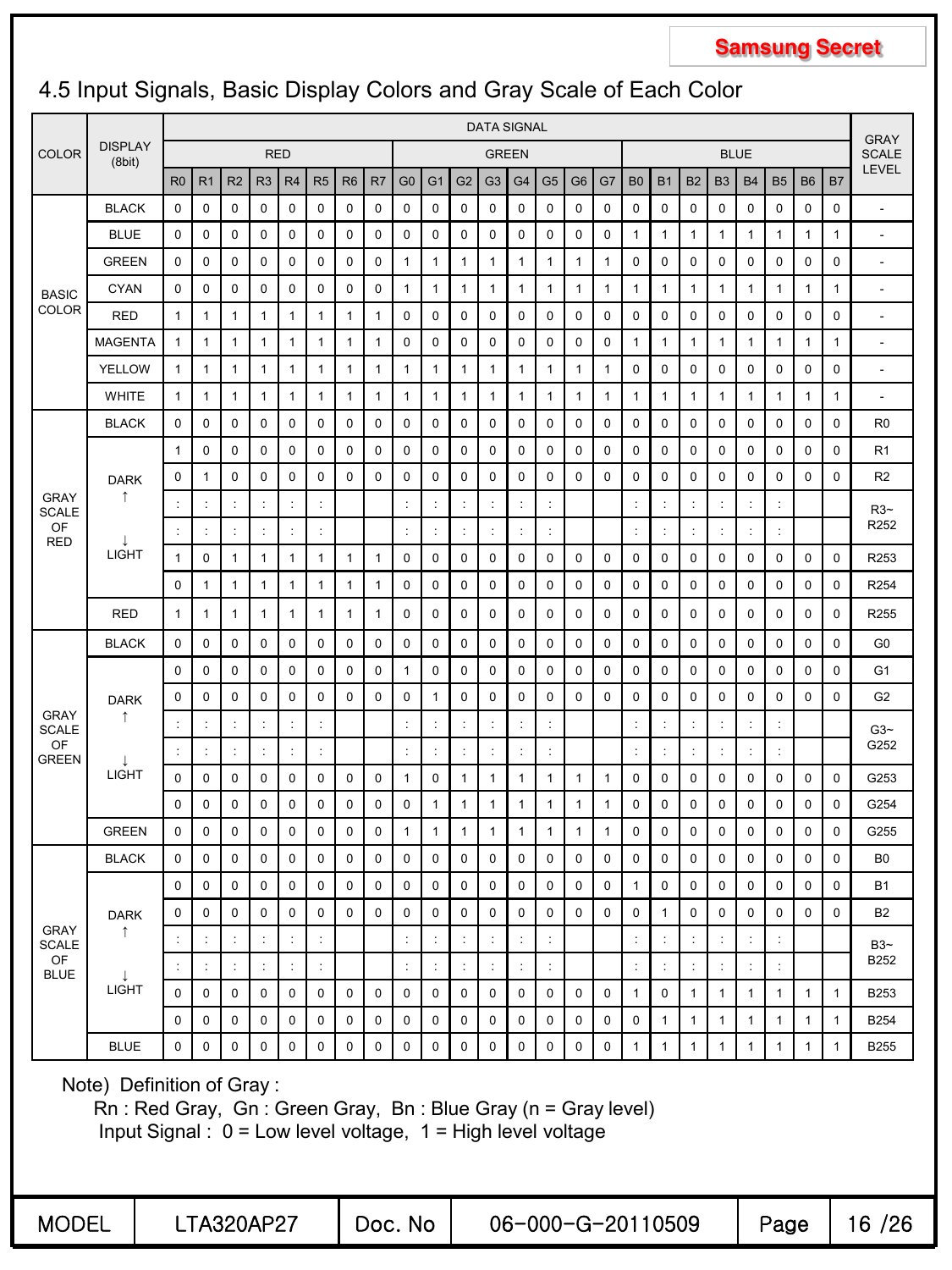# **Samsung Secret 5. Interface Timing**

# 5.1 Timing Parameters ( DE mode )

| <b>SIGNAL</b>              | <b>ITEM</b>                 | <b>SYMBOL</b>              | MIN. | TYP. | MAX.                         | Unit          | <b>NOTE</b>              |
|----------------------------|-----------------------------|----------------------------|------|------|------------------------------|---------------|--------------------------|
| <b>Clock</b>               | $1/T_c$                     | 72                         | 78   | 85   | <b>MHz</b>                   | -             |                          |
| Hsync                      | Frequency                   | $F_H$                      | 44   | 48   | 53                           | <b>KHz</b>    | -                        |
| Vsync                      |                             | $F_V$                      | 48   | 60   | 66                           | Hz            |                          |
| Vertical<br>Display Term   | Active<br>Display<br>Period | $T_{VD}$                   | ۰    | 768  | $\qquad \qquad \blacksquare$ | Lines         |                          |
|                            | Vertical<br>Total           | $T_{V}$                    | 776  | 802  | 1200                         | Lines         |                          |
| Horizontal<br>Display Term | Active<br>Display<br>Period | $\mathsf{T}_{\mathsf{HD}}$ | -    | 1366 | $\overline{\phantom{a}}$     | <b>Clocks</b> | $\overline{\phantom{a}}$ |
|                            | Horizontal<br>Total         | $\mathsf{T}_{\mathsf{H}}$  | 1480 | 1624 | 2000                         | clocks        |                          |

Note) This product is DE only mode. The input of Hsync & Vsync signal does not have an effect on normal operation.

(1) Test Point : TTL control signal and CLK at LVDS Tx input terminal in system

 $(2)$  Internal  $V_{DD} = 3.3V$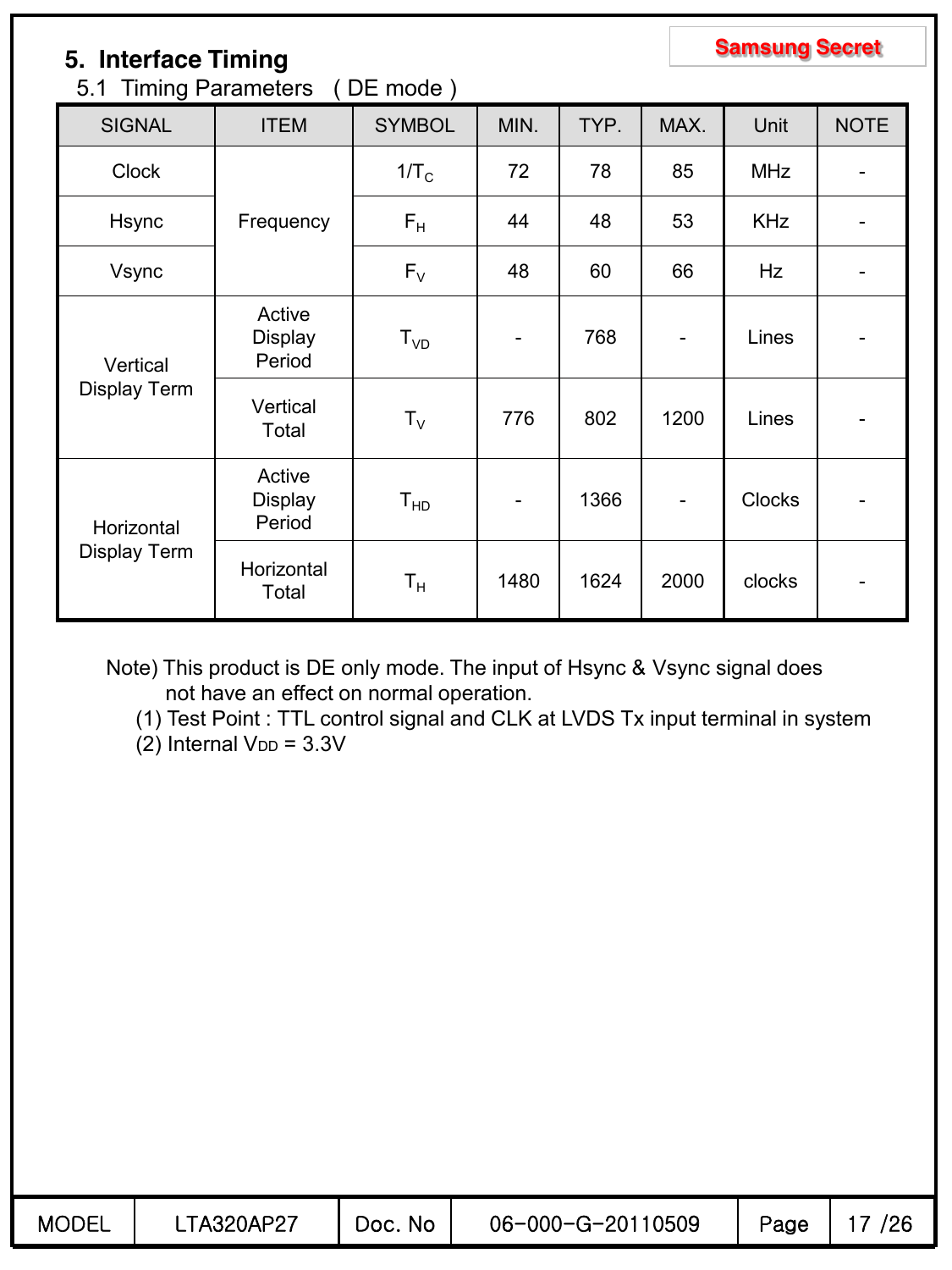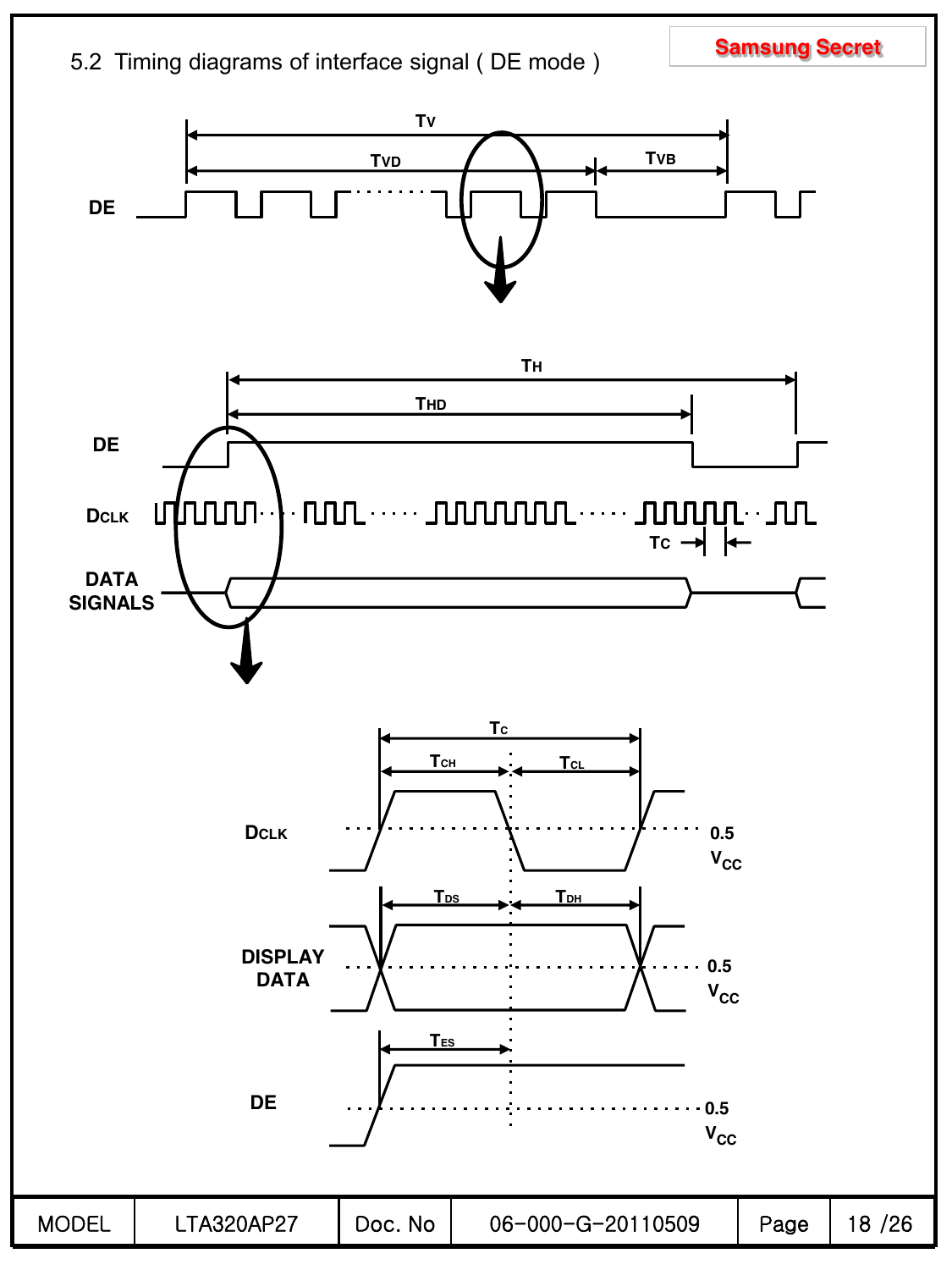# **Samsung Secret** 5.3 Power ON/OFF Sequence

### To prevent a latch-up or DC operation of the LCD Module, the power on/off sequence should be as the diagram below.

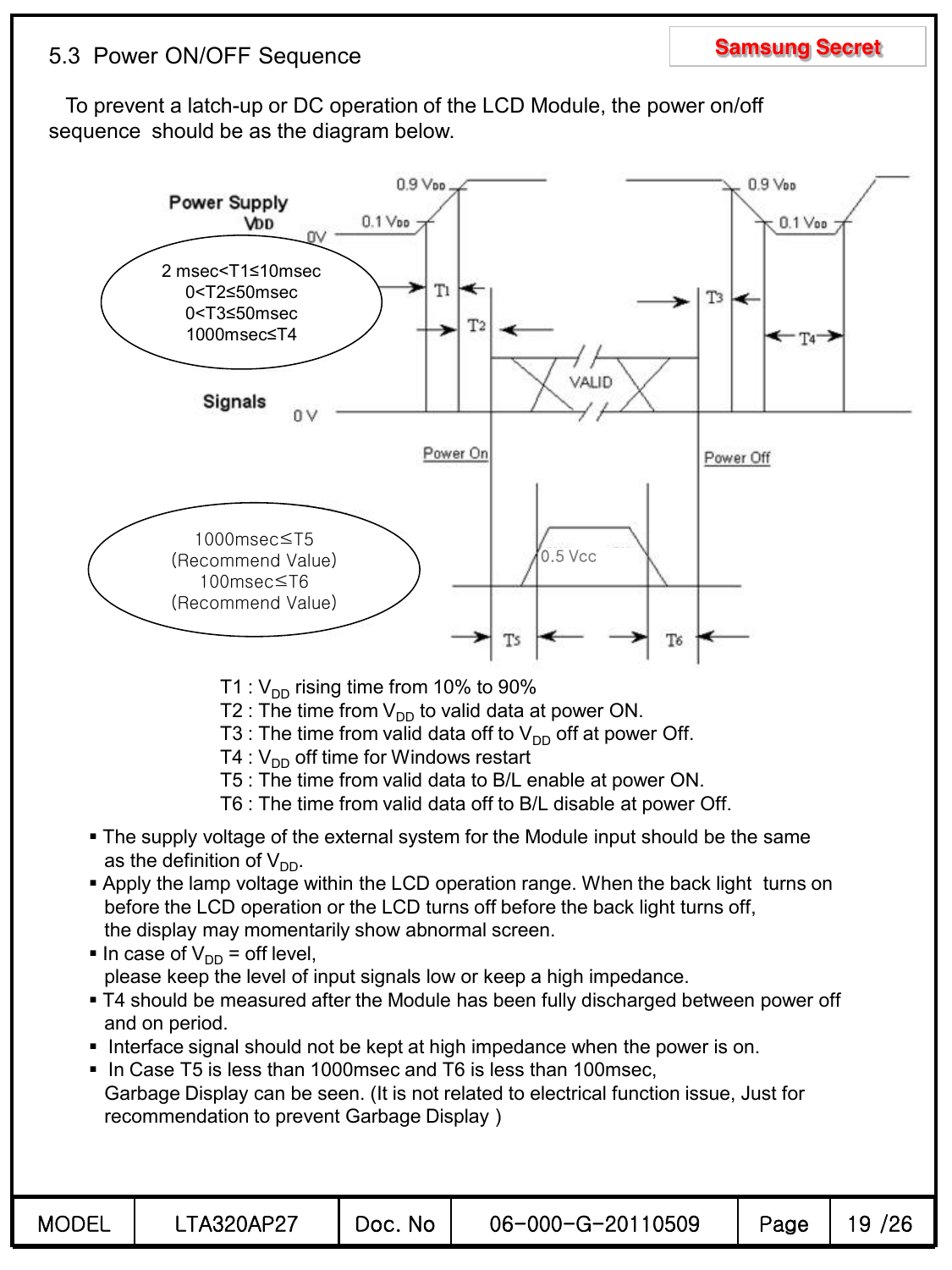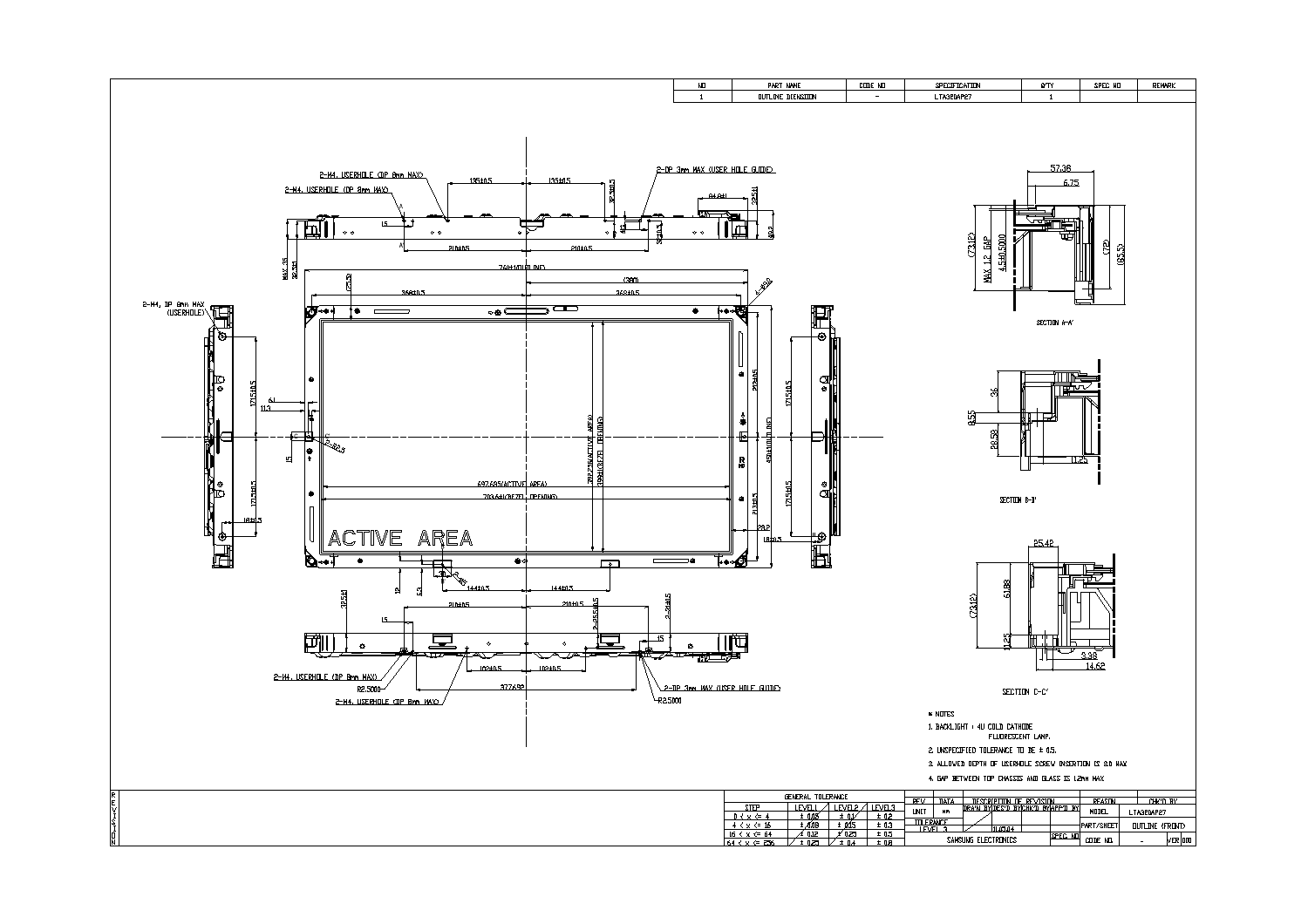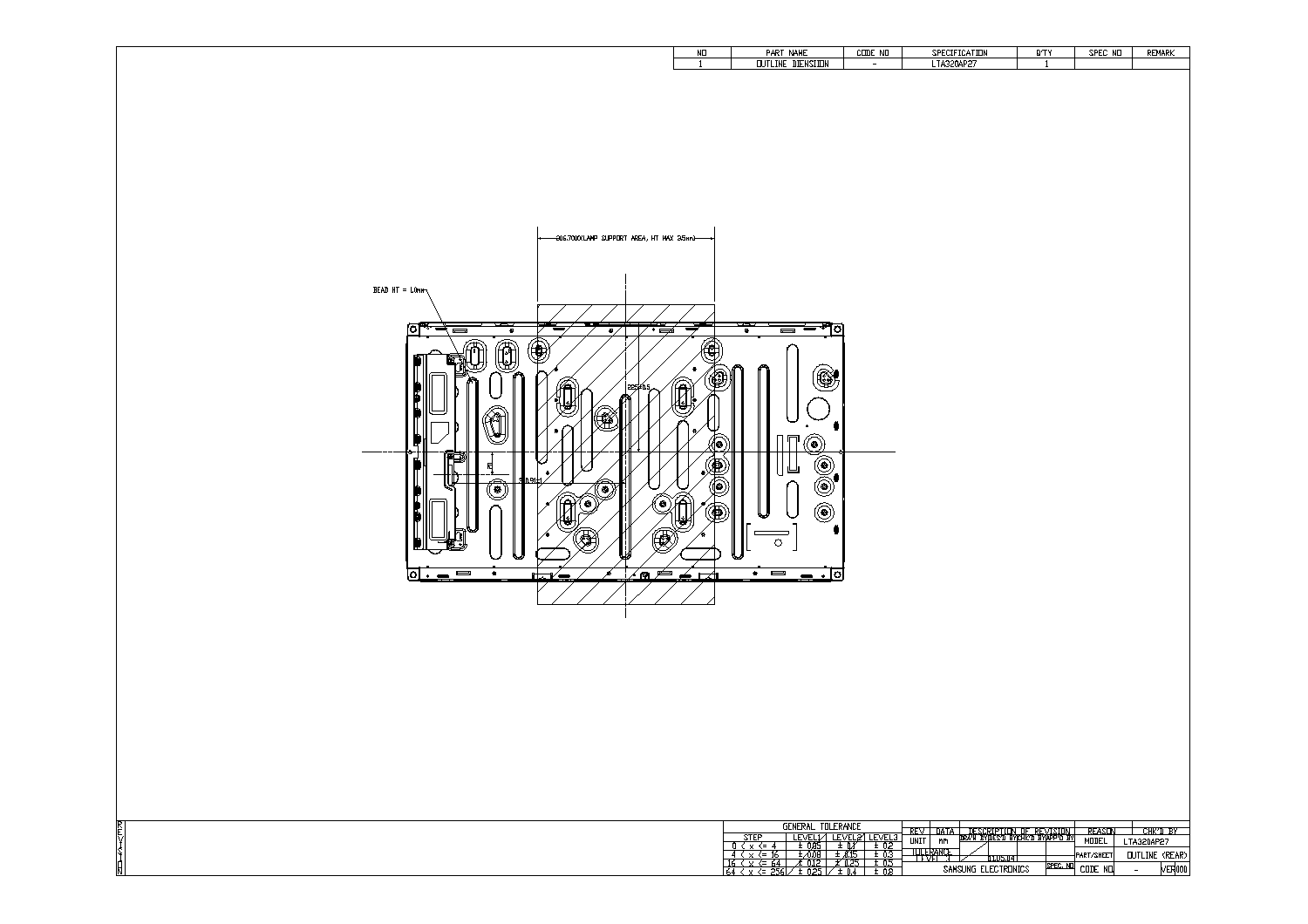# **7. Reliability Test**

| Item                          | <b>Test condition</b>                                                                                                               | Quantity      |
|-------------------------------|-------------------------------------------------------------------------------------------------------------------------------------|---------------|
| <b>TSS</b>                    | 0℃ ~ 50℃, 10cycle determination                                                                                                     | 4EA           |
| <b>HTOL</b>                   | 50°C, 1000hr determination                                                                                                          | 8EA           |
| <b>LTOL</b>                   | 0°C, 1000hr determination                                                                                                           | 4EA           |
| <b>HTS</b>                    | 70°C, 500hr determination                                                                                                           | 4EA           |
| <b>LTS</b>                    | -30°C, 500hr determination                                                                                                          | 4EA           |
| <b>THB</b>                    | 40℃ / 95%RH, 500hr determination                                                                                                    | 4EA           |
| T/C                           | -20 $\degree$ ~ 60 $\degree$ , 200 cycle determination                                                                              | 4EA           |
| <b>ESD</b><br>(non-operation) | C D M : $\pm$ 10 kV, 150 pF/330 $\Omega$ , 9Point, 3times/Point                                                                     | 3EA           |
| ESD(operation)                | contact : $\pm$ 8 kV, 150 pF/330Ω, 100 Point, 1 time/Point<br>non-contact: $\pm$ 15 kV, 200pF/100 $\Omega$ , 100Point, 1 time/Point | 6EA           |
| <b>POWER</b><br>ON/OFF        | 30sec (on) / 30sec(off) : 12,000 times                                                                                              | 4EA           |
| Vibration                     | 10~300Hz/1.5G/10minSR, XYZ, 30min/axis                                                                                              | 3EA           |
| Shock                         | Half Sine, 50G, 11msec, $\pm$ XYZ 1time/axis                                                                                        | 3EA           |
| <b>PALLET</b><br>Vibration    | 1.05Grms, Random, z-axis, 1Hr                                                                                                       | 1PALLET(30ea) |
| <b>PALLET Drop</b>            | 20cm, 1Angle, 3Edge, 6Face                                                                                                          | 1PALLET(30ea) |

### **[ Result Evaluation Criteria]**

Under the display quality test conditions with normal operation state, these should be no change which may affect practical display functions.

> \* HTOL/ LTOL : High/Low Temperature Operating Life<br>
> \*\* THB : Temperature Humidity Bias : Temperature Humidity Bias \*\*\* HTS/LTS : High/Low Temperature Storage

| Model |  |  |
|-------|--|--|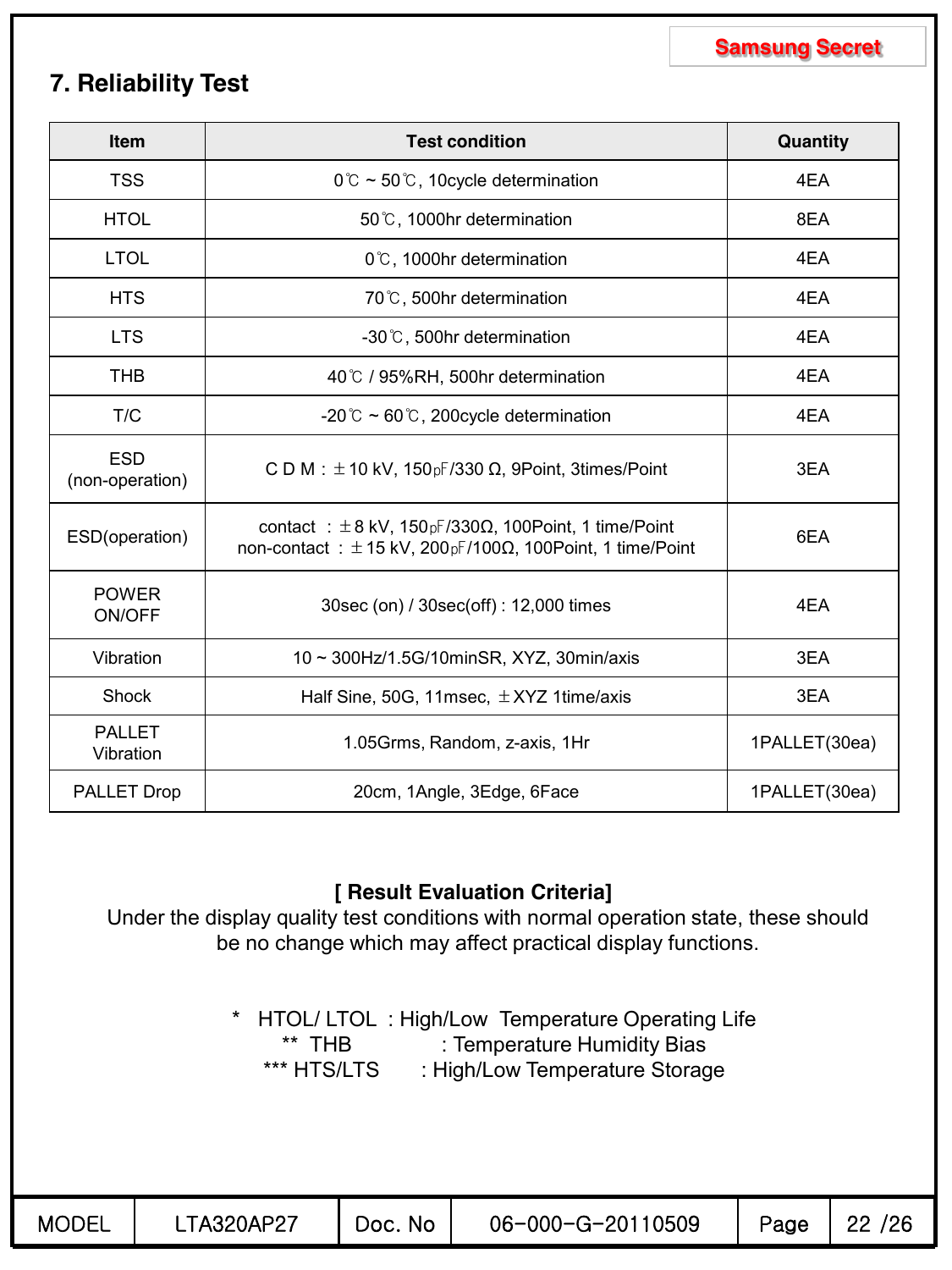# **8. PACKING**

- 8.1 CARTON (Internal Package)
	- (1) Packing Form

Corrugated fiberboard box and corrugated cardboard as shock absorber

(2) Packing Method



### 8.2 Packing Specification

| <b>ITEM</b>              | Specification                      | Remark                                                                                                                      |  |  |
|--------------------------|------------------------------------|-----------------------------------------------------------------------------------------------------------------------------|--|--|
| <b>LCD Packing</b>       | 30ea / Box<br>(Packing-Pallet Box) | $1.5.0$ kg/LCD $(30ea)$<br>2. 11kg/Packing-Pallet Box(2ea)<br>3. Box Material: Paper<br>6. Packing Pallet Box Material: DW4 |  |  |
| <b>Pallet</b>            | 2 Box/Pallet                       | 1. Pallet Weight: 5.3kg<br>2. 204kg/Pallet, Total: 177.9kg                                                                  |  |  |
| <b>Packing Direction</b> | Vertical                           | 1150 x 850 x 1105                                                                                                           |  |  |
| <b>Pallet Size</b>       | $H \times V \times$ Height         | $1150mm(H)$ x 850mm(V) x 1105mm(Height)                                                                                     |  |  |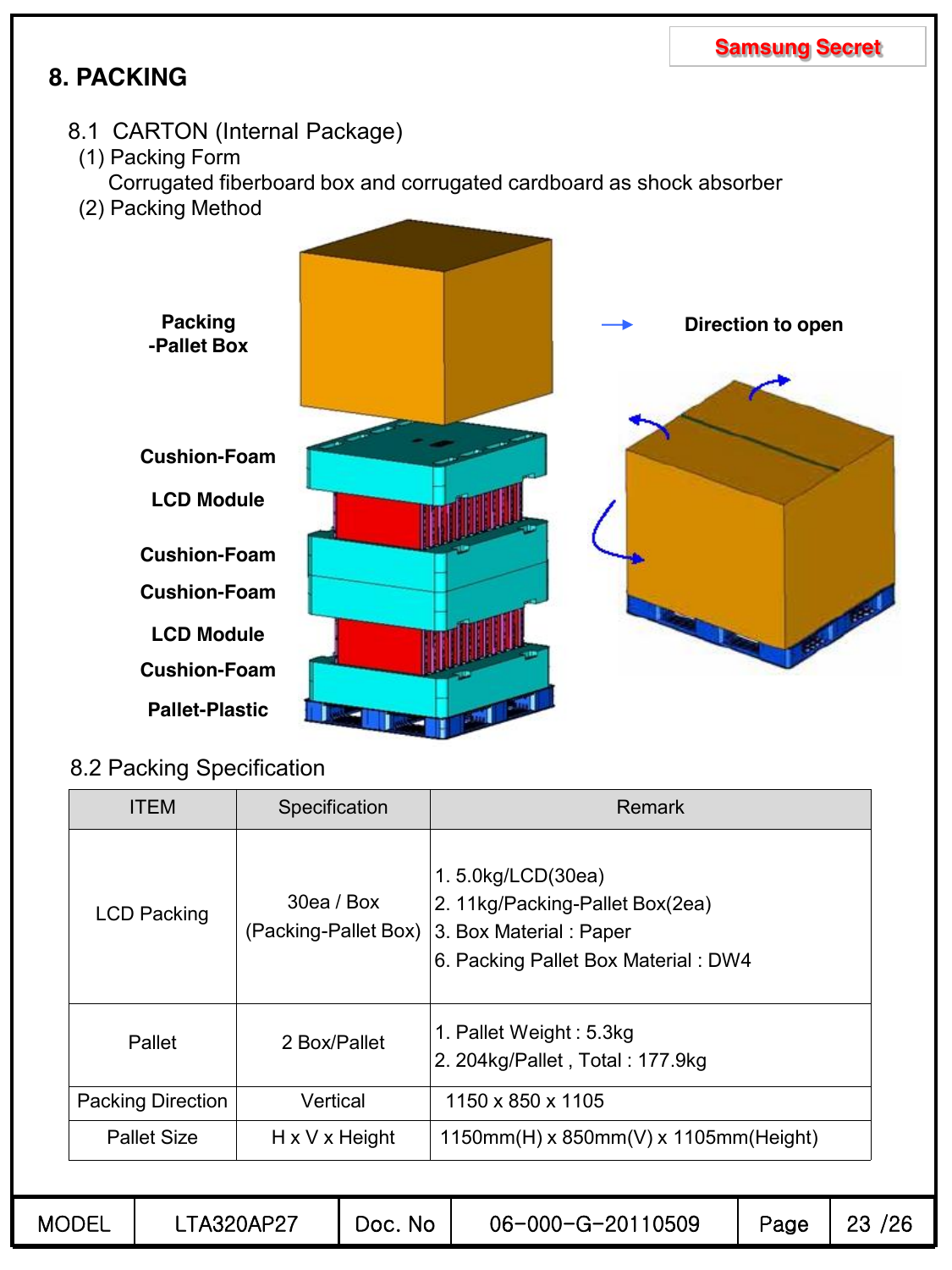# **9. MARKING & OTHERS**

A nameplate bearing followed by is affixed to a shipped product at the specified location on each product.

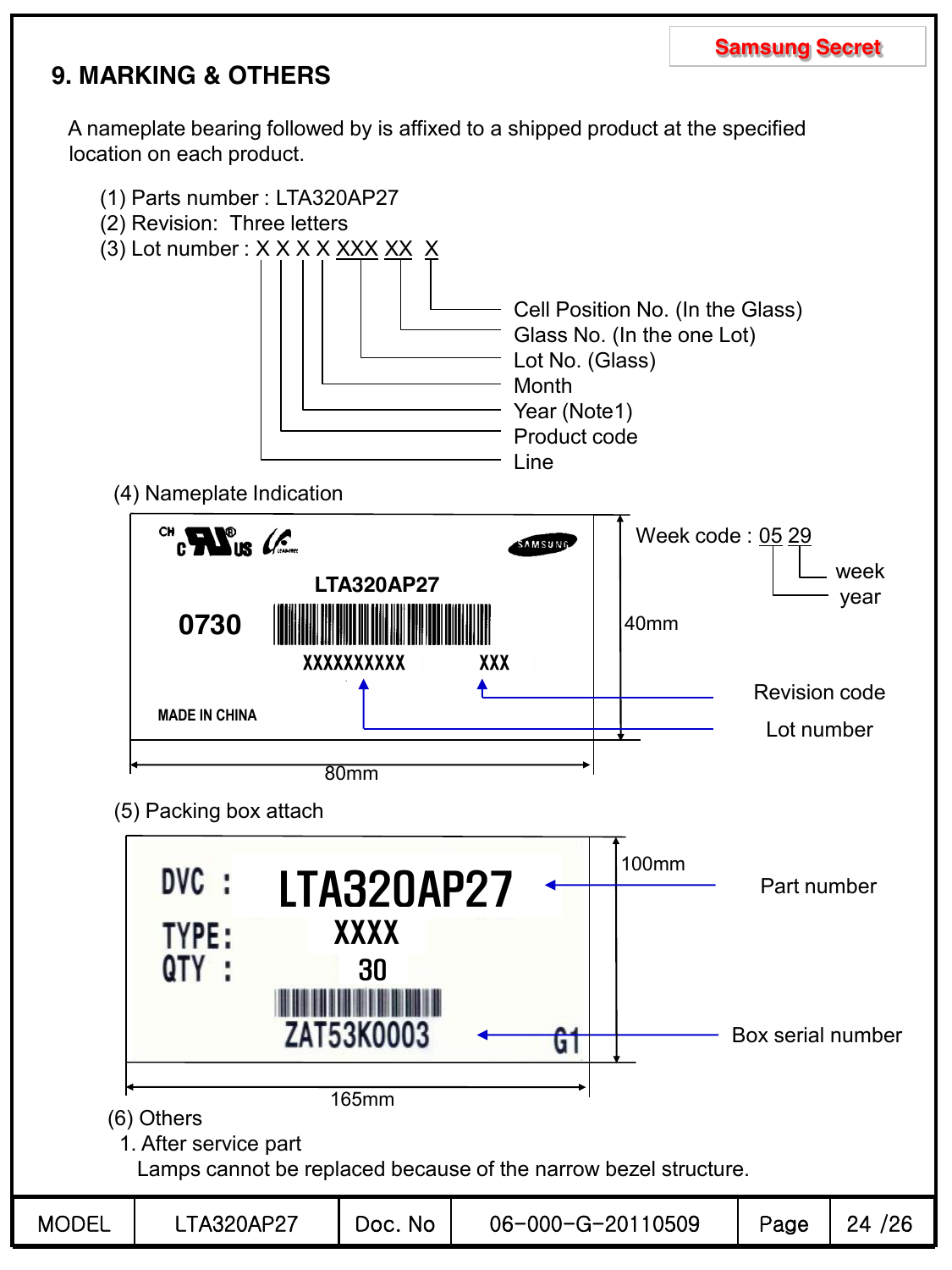### **10. General Precautions and Samsung Secret**

10.1 Handling

(a) When the module is assembled, It should be attached to the system firmly using every mounting holes. Be careful not to twist and bend the modules.

- (b) Refrain from strong mechanical shock and / or any force to the module. In addition to damage, this may cause improper operation or damage to the module and CCFL back-light.
- (c) Note that polarizers are very fragile and could be easily damaged. Do not press or scratch the surface harder than a HB pencil lead.
- (d) Wipe off water droplets or oil immediately. If you leave the droplets for a long time, Staining and discoloration may occur.
- (e) If the surface of the polarizer is dirty, clean it using some absorbent cotton or soft cloth.
- (f) The desirable cleaners are water, IPA(Isopropyl Alcohol) or Hexane. Do not use Ketone type materials(ex. Acetone), Ethyl alcohol, Toluene, Ethyl acid or Methyl chloride. It might permanent damage to the polarizer due to chemical reaction.
- (g) If the liquid crystal material leaks from the panel, it should be kept away from the eyes or mouth . In case of contact with hands, legs or clothes, it must be washed away thoroughly with soap.
- (h) Protect the module from static , it may cause damage to the CMOS Gate Array IC.
- (i) Use finger-stalls with soft gloves in order to keep display clean during the incoming inspection and assembly process.
- (j) Do not disassemble the module.
- (k) Do not pull or fold the lamp wire.
- (l) Do not adjust the variable resistor which is located on the module.
- (m) Protection film for polarizer on the module shall be slowly peeled off just before use so that the electrostatic charge can be minimized.
- (n) Pins of I/F connector shall not be touched directly with bare hands.